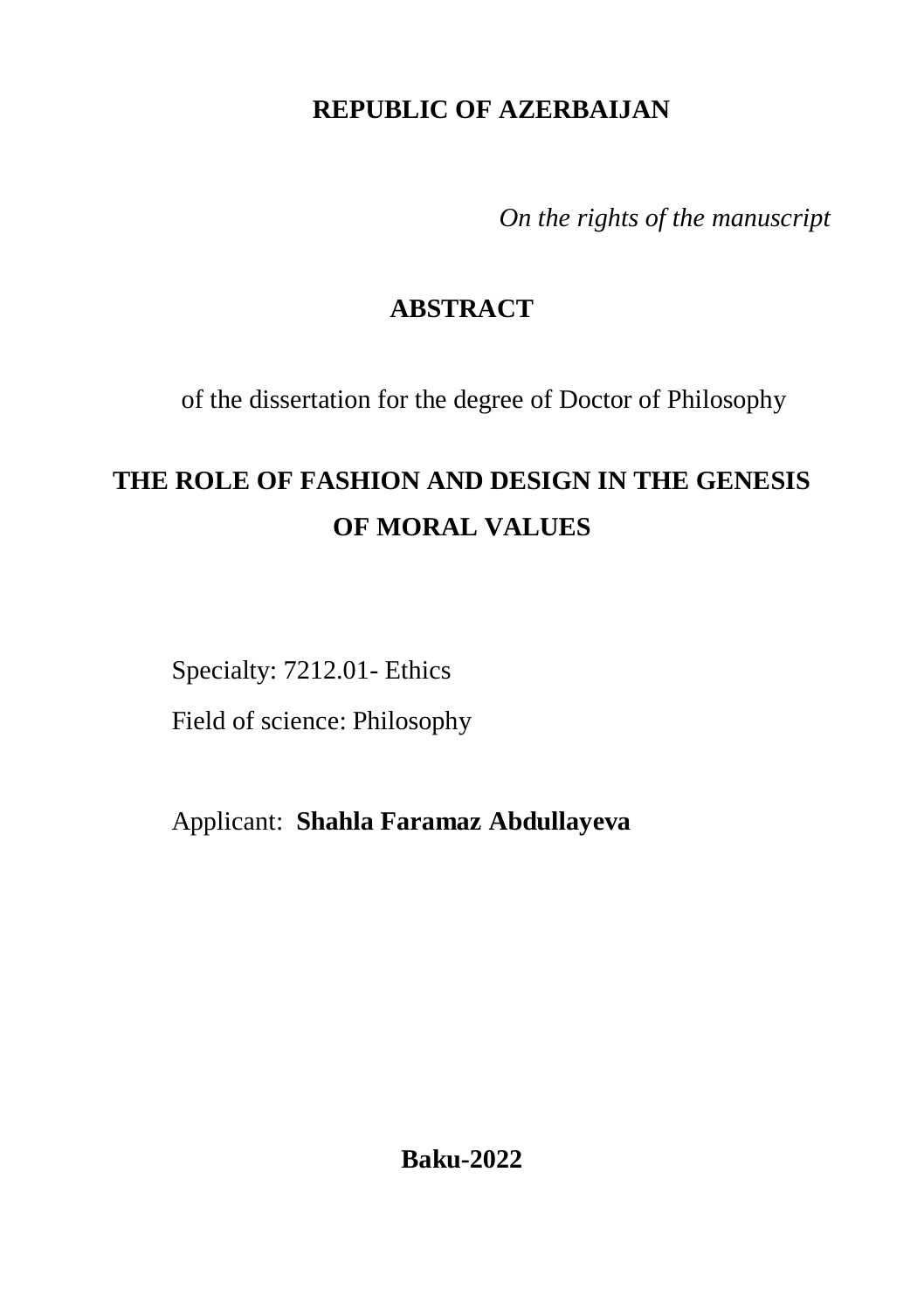The dissertation work was carried out at the Department of Ethics of the Institute of Philosophy and Sociology of ANAS.

| Scientific supervisor:     | Doctor of philosophical<br>sciences, professor<br><b>Ilham Ramiz Mammadzade</b>             |
|----------------------------|---------------------------------------------------------------------------------------------|
| <b>Official opponents:</b> | Doctor of philosophical sciences<br>Afag Isa Asadova                                        |
|                            | doctor of philosophy in philosophy,<br>associate professor<br><b>Lachin Khalid Hasanova</b> |

doctor of philosophy in philosophy, associate professor **Mubariz Atakhan Ahmadov**

 Dissertation Council ED 1.33 of the Supreme Attestation Commission under the President of The Republic of Azerbaijan operating at the Institute of Philosophy and Sociology of the Azerbaijan National Academy of Sciences

Chairman of the<br>Disservation Council:

Scientific secretary of the<br>Dissertation Council:

Chairman of the<br>scientific seminar:

doctor of philosophocal sciences,<br>professor profess **Ilham Ramiz Mammadzade** 

doctor of philosophy in philosophy,<br>associate professor associate professor **Sevinj Arif Hasanova**

doctor of philosophocal sciences,<br>professor Alisa Isa Ahmadov **Alisa Isa Ahmadov**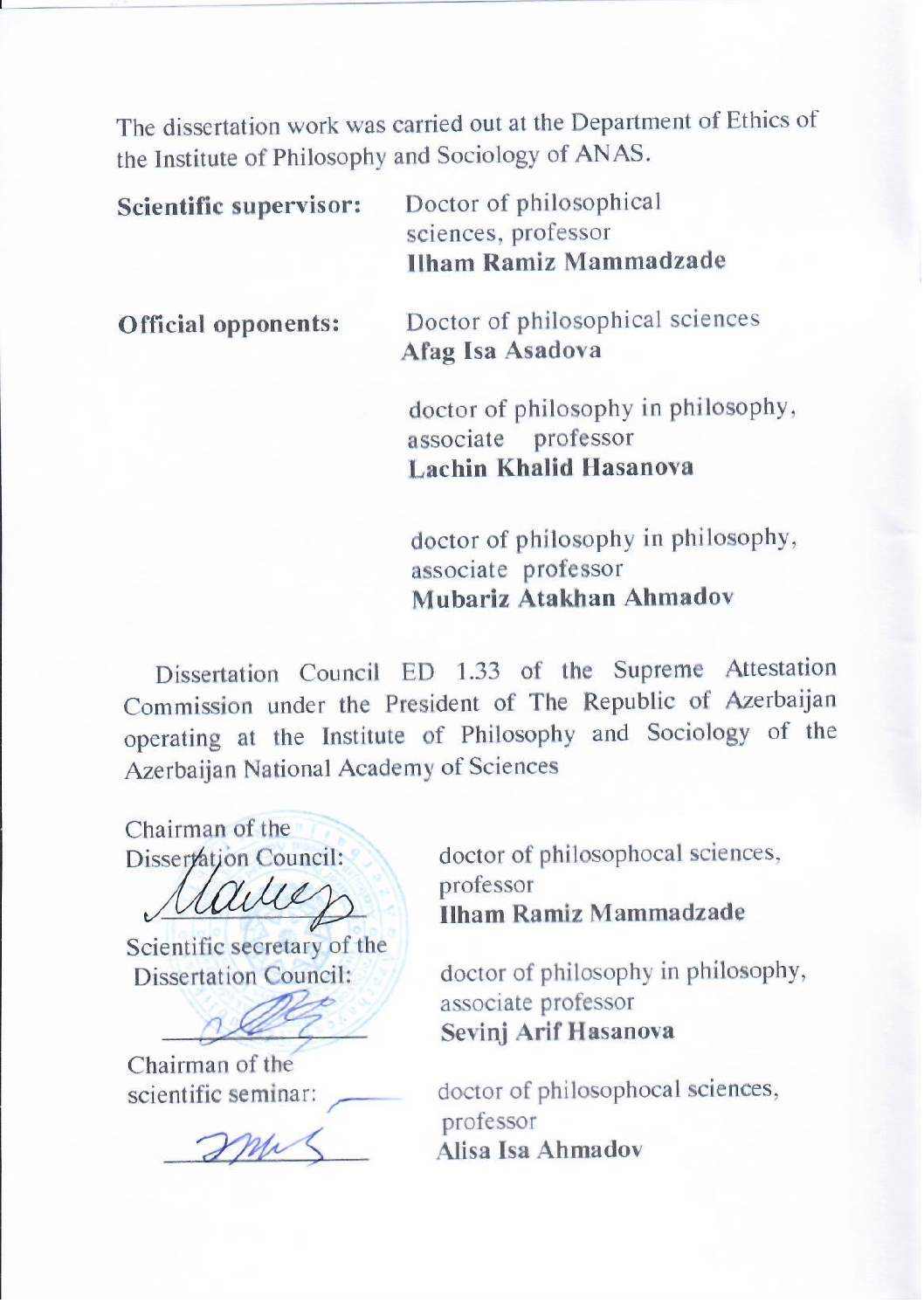#### **GENERAL DESCRIPTION OF THE RESEARCH**

**Relevance of the topic.** In modern times, the increasing speed of events and processes in society and the complexity of the system of interaction have made it more interesting and important to approach the same issue from different angles. It is clear that in modern societies few parameters remain stable and sustainable. They are dynamic and constantly changing. It is difficult to say unequivocally whether the stability of socio-cultural parameters is a positive or negative situation for society as a whole. Because the speed of the internal development of society and its interaction with other societies in many cases requires the mobility of socio-cultural parameters. There are several manifestations of this, one of which is the changing place and role of fashion in modern societies. Intensive research is now conducted in the West on the concept of fashion and its socio-cultural nature, its impact on public life and national-moral values, ethical behavior. The point is that in modern conditions, fashion is becoming one of the social regulators of the social behavior of the general population. Of course, there are many reasons for this. Among them, the intensification of scientific, technical, and technological changes in the life of modern humans, occupies one of the main places. Innovations enter public life so rapidly that it is necessary to form models of behavior following this process. Man must adapt to this process independently of himself. He/she must adapt to changes embracing society so that the contradictions between his/her appearance and his/her inner world do not escalate. In other words, the transformation of the basic social qualities of the personality is required. Only the transformation of these qualities allows a person to adapt to the new conditions of social life. Thus, the growing role of fashion in modern society is due to the fundamental changes in the socio-cultural nature. On the one hand, society as a whole has different evolutionary dynamics (due to scientific-technical and technological innovations), on the other hand, the criteria of individual behavior are subject to transformation. The synthesis of the processes taking place at these two levels generally makes the fashion factor more important, which makes it relevant to study this issue from philosophical, sociological and political, etc. aspects. One of the important points in terms of philosophical and sociological analysis is that fashion is one of the regulatory mechanisms in the structure of socio-cultural relations. This is a serious claim. However, one of the evolutionary features of modern societies is the rise of the status of new parameters. Fashion in the XIX century had not yet penetrated the socio-cultural structure, unlike today. In modern societies, all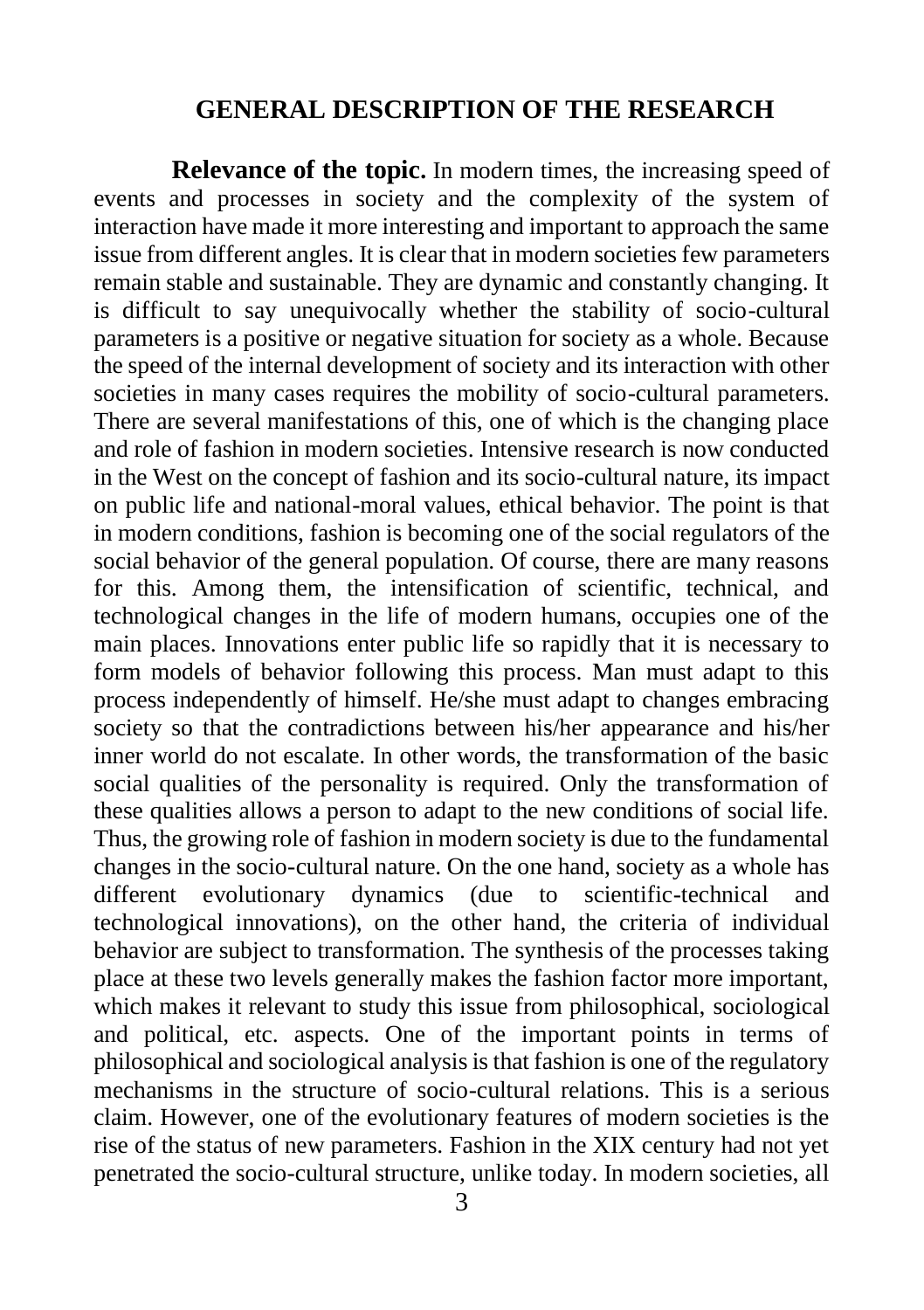spheres of life have become so interdependent that factors of importance at the individual level can be equally important at the collective level. In this sense, fashion has great potential by influencing various areas of life. In this context, the role of fashion in the socialization of personality is interesting. Researchers have begun to pay close attention to this aspect of the issue [19, p.73-92]. Scientists are interested in fashion as a normative system in this regard. That is, fashion affects the life of modern man to such an extent that it plays a major role in determining the norms of public and private life. In this quality, fashion rises from a purely individual framework to the level of a parameter that affects the basics of the socio-cultural environment. Fashion cannot be belonged to any field - social, economic, or psychological. It is a complex and ambiguous phenomenon in modern societies. Therefore, to study fashion in any framework of science is not satisfactory. This phenomenon is being studied by various sciences, and it is difficult to draw a line between them. Thus, fashion has a multifunctional nature in modern societies, and its study requires an interdisciplinary approach. This point automatically leads to the conclusion that it is more correct to accept fashion as one of the main parameters that ensure the evolutionary dynamics of society. All this confirms the importance of studying modern scientific imaginations about fashion and its function in society.

National-moral values have a wide scope. This includes the language, religion, behavior, morals, customs, traditions, folklore, art, literature, philosophy, science and moral culture as a whole of the people as a whole. Moral culture, which has such a wide structure, implies a complex process such as the creation and use of the moral resources of society. Moral culture is an important part of national culture and a key indicator of the existence of a nation as a nationalcultural entity. In general, the phenomenon of culture includes all areas of human activity, its results and the sum of its resources. The development of culture is conditioned by the creation, development, and protection of the best examples of national-moral and cultural heritage.

Fashion and design, in turn, are closely linked to moral values, social relations and the nature of the social structure, and are one of the means of promoting human values. Fashion and design in one way or another reflect the characteristics of each structure, people's thoughts, and behaviors. From this point of view, fashion can be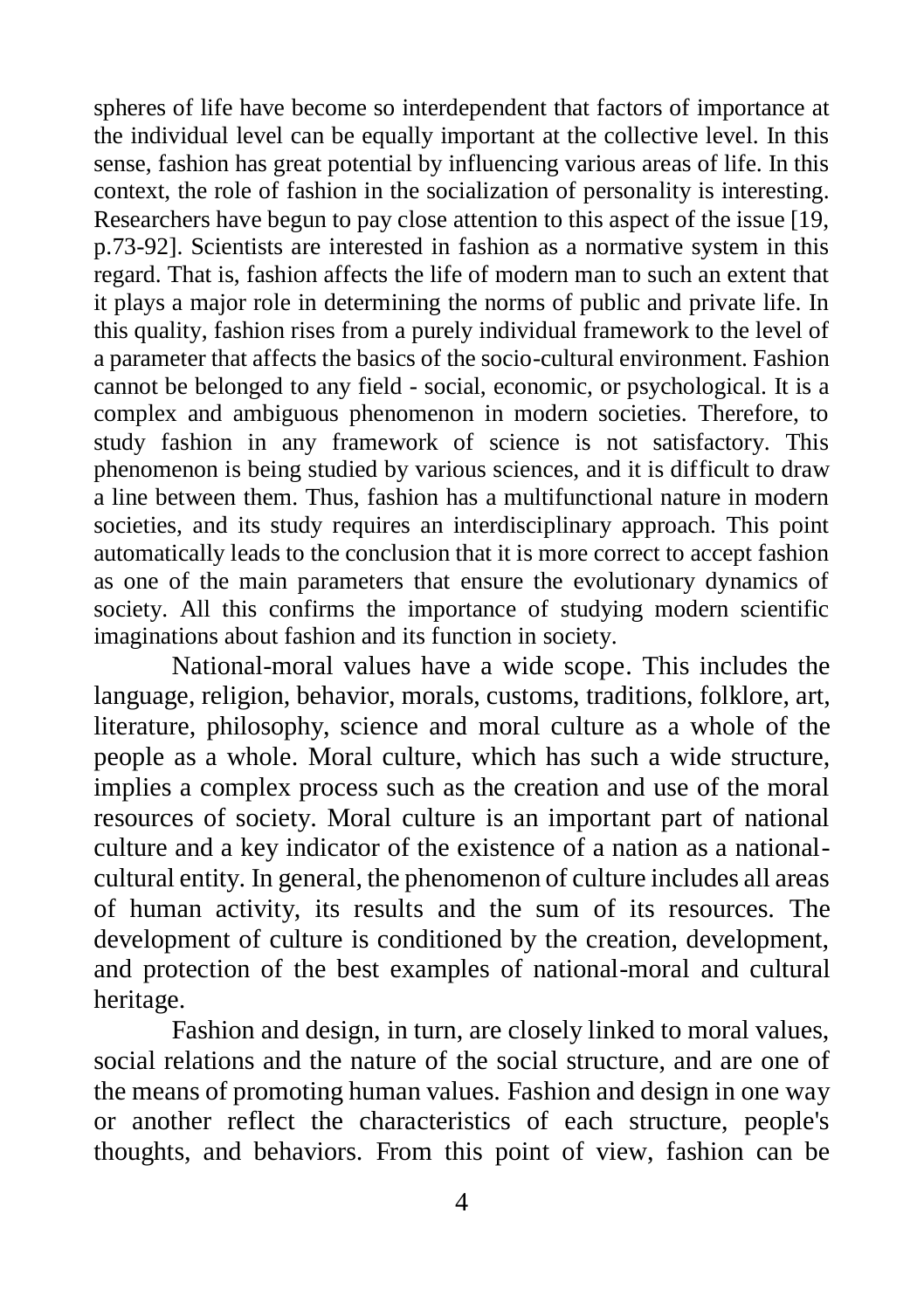considered as a factor that affects all spheres of public life and regulates social relations, motivating them to constant development and the search for more progressive forms.

Fashion should be viewed through the prism of tradition and heritage at the same time. This dual system of the internal content of fashion does not allow it to completely separate from tradition, but also encourages it to constantly innovate effectively. Tradition here also conditions ensuring cultural inheritance. By ensuring inheritance, national and cultural values are passed down from generation to generation, stand the tests of time, play a very important role in the formation of the individual, the people, and the nation, and determine national identity. Thus, fashion is the basis of the historically formed national culture of the people. Fashion acts as a value and regulator of values and ensures the logical connection between periods and generations, the integrity of historical memory, and its educational significance in the process of historical development. Cultural values, in the creation and enrichment of which are actively involved in fashion, imply a set of values that, as a result of intellectual activity, create the conditions for cultural evolution that are suitable for meeting the moral needs of the individual. Such values permeate all spheres of human life and activity and act as a criterion of cultural quality.

In recent days, it has been engraved in the memory as one of the glorious pages of Azerbaijan's history. In just 44 days, the brave Azerbaijani Army, under the leadership of Supreme Commander-in-Chief President Ilham Aliyev, liberated our occupied territories for 30 years and cleared our lands of terrorists. The people-army-state unity also played an important role in achieving victory in the war. Our people watched every step of our army with great joy and encouraged it. It also manifested itself in clothes. From children to the elderly, especially young people wore T-shirts, boots, hats from the accessories of our national army, thus sending messages of unity, solidarity, heroism, courage, and friendship to our soldiers, reflecting our national and moral values. Kharibulbul brooches, a symbol of freedom and victory, and symbol of Shusha city, made by Azerbaijani craftsmen with great pleasure and respect after the Great Patriotic War,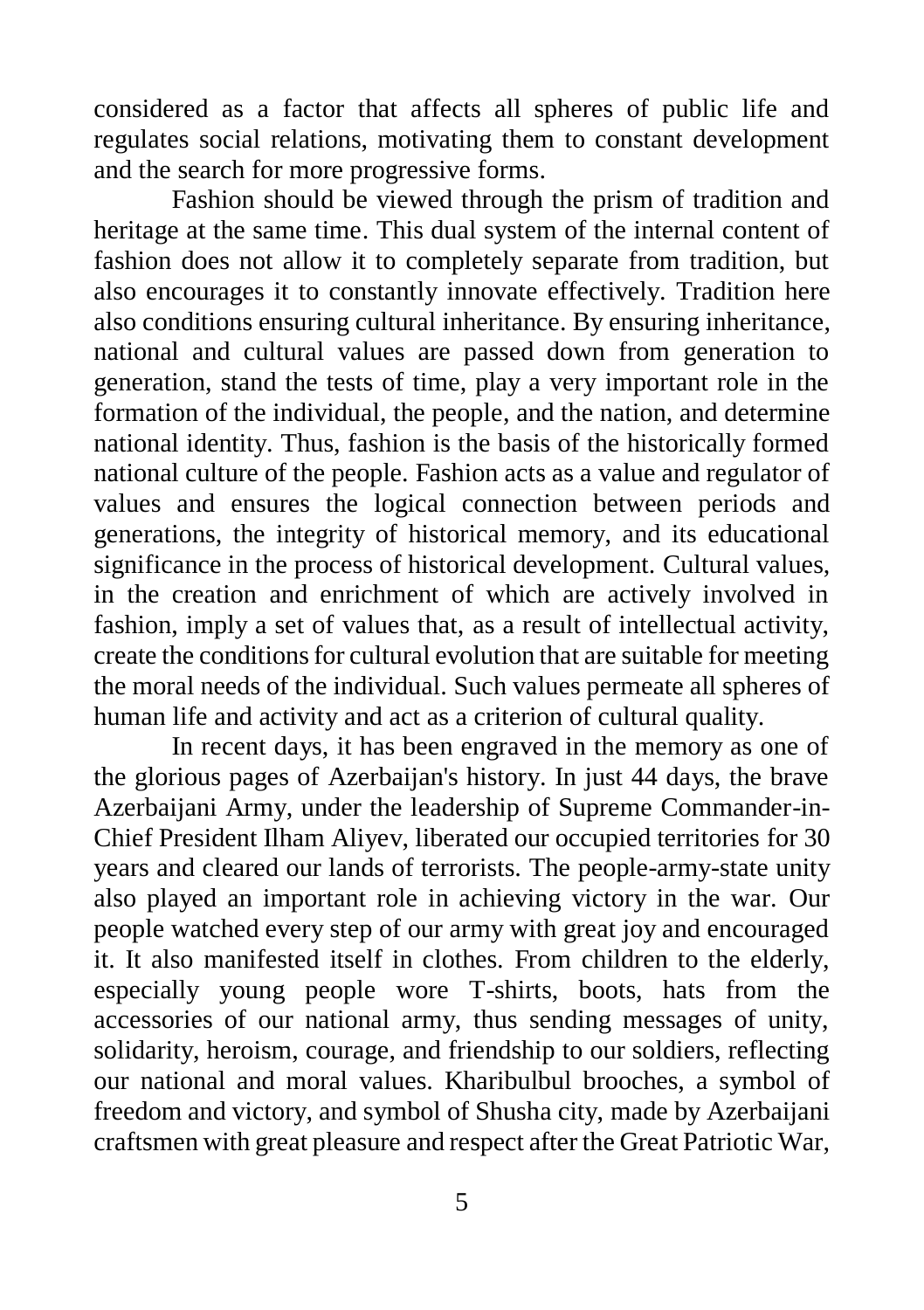add beauty to clothes, strengthen our attachment to the homeland and express our loyalty to our values.

In general, world-class events, sports and music competitions, games, Olympics, international tournaments, anniversaries, festivals, and their symbols are also reflected in clothing as they become fashionable over a period of time inviting people to friendship and emphasizing the need to uphold ethical values by propagating a culture of peace. This year, Azerbaijan celebrates the 880th anniversary of the great poet and philosopher Nizami Ganjavi with great solemnity and propagates the creativity of the thinker. Exemplary expressions, thoughts which are the product of our wise poet, written on T-shirts, hats, bags, have already become fashion accessories, our young people use these clothes in fashion, they have deep respect for the poet's ideas that reflect our values.

In modern times, culture develops and changes following ethical and aesthetic principles. Fashion, one of the main driving forces of cultural development, creates favorable conditions for the consistent, comprehensive, and harmonious development and assimilation of moral values, acting as a set of scientific knowledge, progressive ideas, high moral and aesthetic views. The abovementioned issues make it important to study fashion and design in connection with moral values.

The dissertation analyzes the social essence of fashion and design, ethical features, compliance with the attitudes of consumer society, which are relevant issues in modern times. Various aspects of fashion and design, their versatility, variability, temporality, relevance to the socio-historical context are noted. The relationship between fashion and interdisciplinary sciences, the impact of fashion on social relations, the processes of formation of collective consciousness, national-moral values, and their interaction are also studied.

**Degree of study of the topic.** Fashion and design, their role in the life of society, in the Soviet era were studied following the ideology of the Soviet era. Among them, several studies<sup>1</sup> can be given as examples.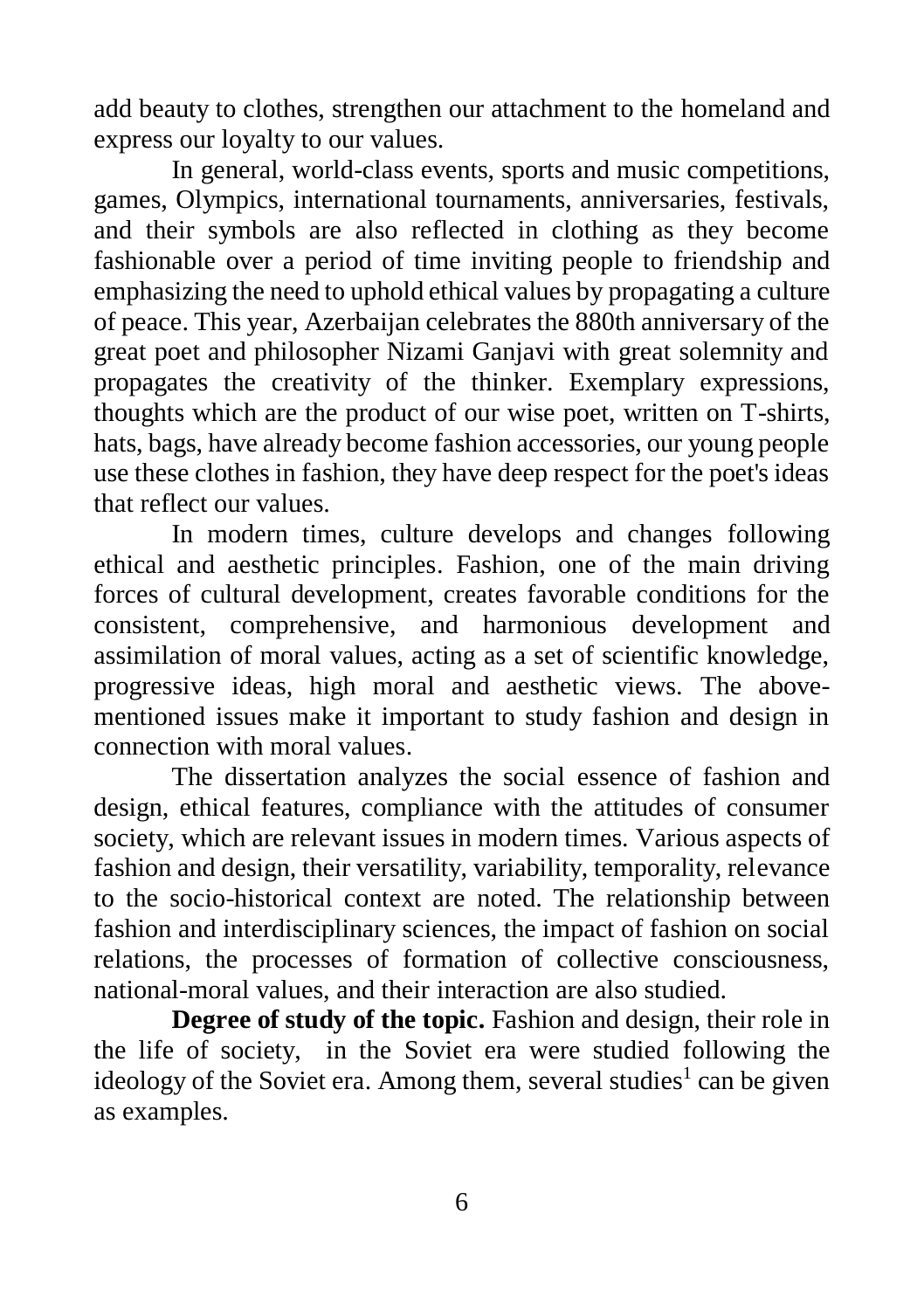In the post-Soviet period, the Western approach to the issue began to dominate. This is clearly reflected in the works of a number of authors<sup>2</sup>.

In the context of general development tendency in Azerbaijani philosophical thought, such as modernization, integration of Western and Eastern cultures, globalization, national culture has been analyzed from the socio-philosophical point of view in the works of a number of authors and valuable considerations have been put forward<sup>1</sup>.

In recent years, the Institute of Philosophy and Sociology of ANAS has been conducting consistent scientific research in the direction of studying the ethical and moral resources of society and identifying more organized ways of their protection<sup>2</sup>. This type of research is conducted to ensure the active participation of the concept of moral value in the future life of society.

Although this topic is not considered as a separate philosophical problem in Azerbaijan, in many philosophical works we come across ideas and opinions that are related to the issue in one way or another. During the research, the scientific results, valuable ideas, and considerations obtained by philosophical science in this direction were used.

**The purpose and tasks of the research.** The main purpose of the research is to show the nature of the formation of our national and moral values as a complex and contradictory process, to determine the

1

<sup>1</sup>Dünyamalıyeva, S. Azərbaycanın ənənəvi xalq geyimlərində etnoqrafik, fəlsəfi və psixoloji amillər// S.Dünyamalıyeva.–Bakı:Elm və həyat,-sayı 5.-1996;Əliyev, R. İslamda ailə və nikah münasibətləri/R.Əliyev. Bakı, -1999; Eminov, A. Şərq ailəsinin sirləri/A.Eminov. Bakı,-1992; Мамедзаде, И. Введению в этику/И.Мамедзаде. - Баку:Муаллим,-2004,-160с.; Məmmədzadə, İ. Bir daha fəlsəfə haqqında. Müasir yanaşmalar. Təmayüllər. Perspektivlər / İ.Məmmədzadə. - Bakı: Təknur, -2012.- 216 s.; Məmmədzadə, İ. Qloballaşma və müasirləşmə şəraitində fəlsəfənin aktuallığı haqqında /İ.Məmmədzadə. - Bakı:Təknur, - 2009.-226 s. <sup>2</sup>Ağayeva, K.C. Azərbaycan cəmiyyətində sosial-əxlaqi davranışın etik-gender təhlili/fəls. dokt. dis. avtoreferatı/-Bakı, 2009. - 26 s.; Abdullayeva, N.Ə. Azərbaycan xalqının milli-mənəvi dəyərlərinin formalaşmasında İslamın yeri və rolu/fəls. dokt. dis. avtoreferatı/-Bakı, 2010.- 26 s.; Əhmədov, T.T. Azadlıq ideyası: hüquqi və əxlaqi aspektlərin müqayisəli təhlili:/ fəls. dokt. dis./-Bakı, 2006.-173 s.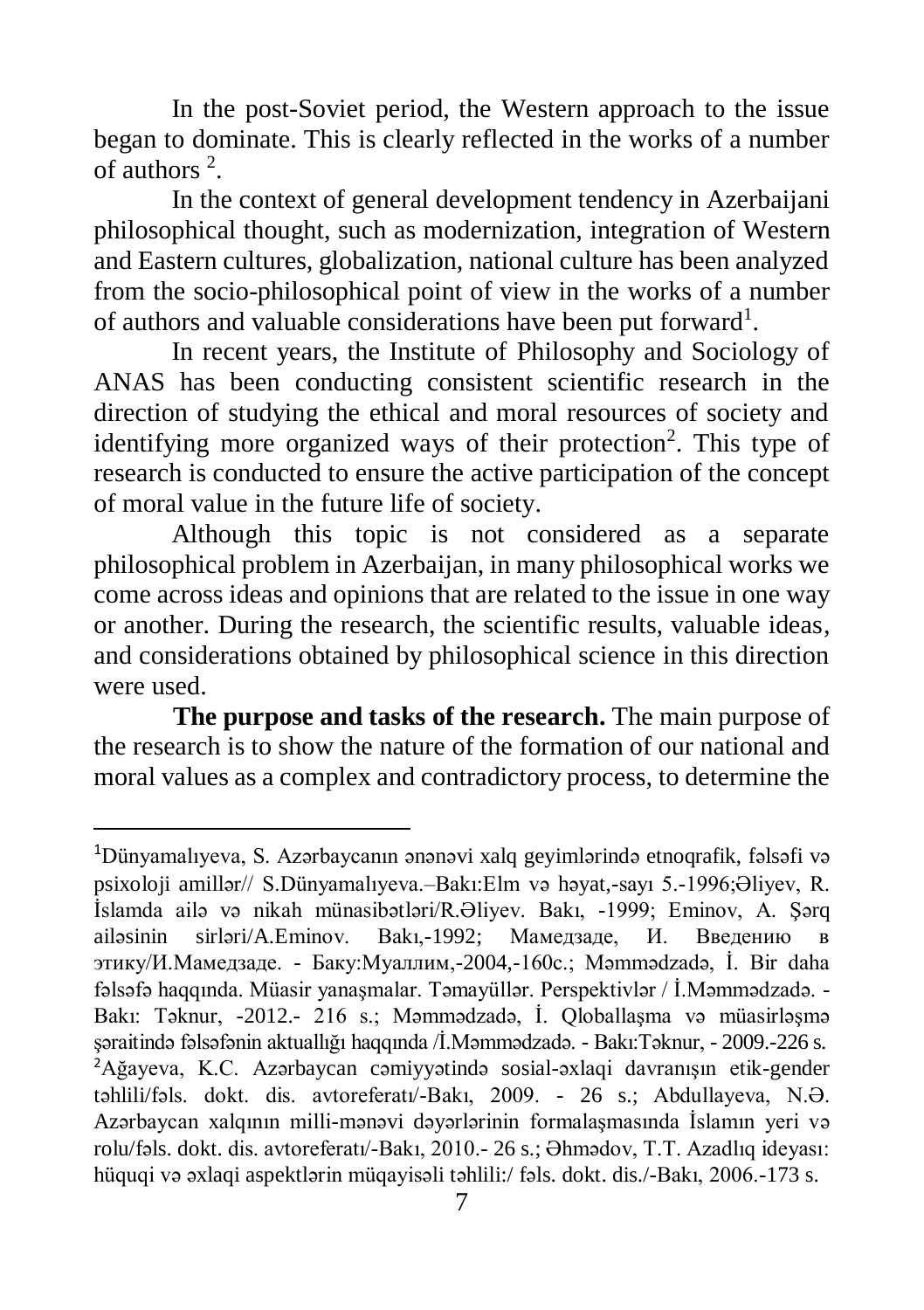place and role of fashion and design in this process. To achieve this goal, the following tasks were considered important in the research:

- to study the evolutionary dynamics and development of our moral values from the philosophical-historical aspect;

- to clarify the role of fashion and design in the formation of our moral values;

- to analyze the role of national, religious, and Western factors influencing the development of fashion and design;

- to analyze fashion as a system of signs and explore the unity of denotation and cannonality in signs;

- To disclose the current state of fashion and design in Azerbaijan in the context of the globalization process.

## **The main provisions submitted for defense:**

1**.** Fashion and design provide information about the characteristics of society and the individual as the most important socio-cultural and ethical phenomenon that encompasses the diversity of society.

2. The role of fashion in the socialization of the individual, and its rise in this quality to the level of a parameter that affects the foundations of the socio-cultural environment from a purely individual framework are described.

3. Azerbaijani fashion and design culture and the moral values formed in connection with them were influenced by its beliefs.

4. Fashion and design are of great importance in the formation and preservation of moral values.

5. After the division of human society into different peoples and nations, clothing styles also changed due to changes in customs and traditions, morals and behavior, environment, history, and geographical conditions. Patterns on clothes, colors, choice of fabrics, cutting, sewing, etc. reflect the ethical and philosophical thinking and outlook of nations.

**The object of the research** is the study of the ethical and philosophical essence of fashion and design, which is a complex system.

**The subject of the research** is to determine the role of fashion and design in the genesis of moral values.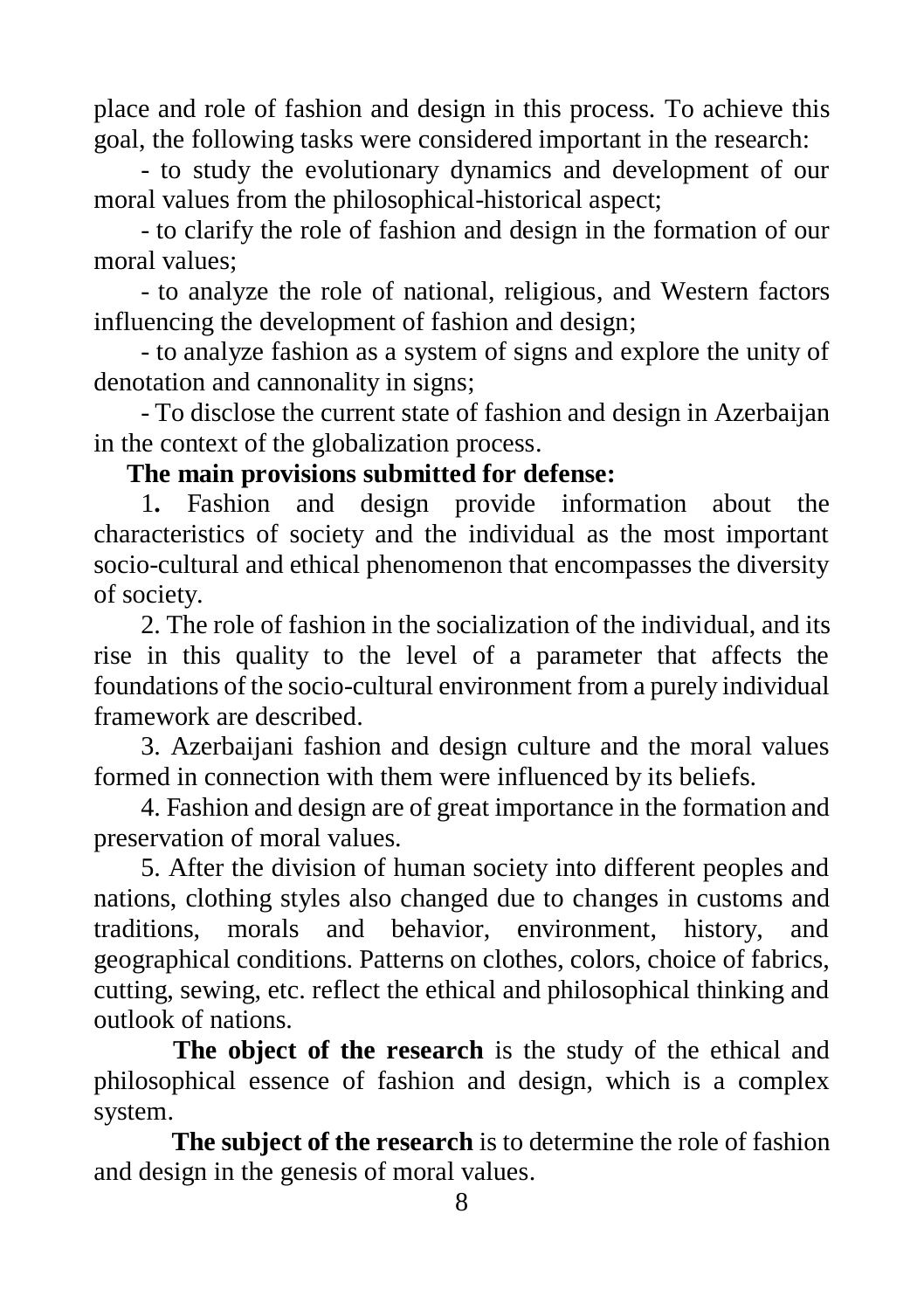**Scientific novelty of the research.** As a result of fulfilling the goals and tasks set during the research, the following scientific innovations were obtained:

-The dissertation clarifies the concept of fashion and design and their ethical and philosophical essence, distinguishes its limited and broad meanings, clarifies the structure, examines it as a complex system that develops in connection with various pressures and influences;

- The role of fashion and design in the development of moral values was clarified;

-In the research, the analysis of the cultural level of society in modern times concerning the existing reality was assessed as an important condition for the development of our national and moral values as the optimal action and behavior of fashion and design;

- The concepts of eco-fashion and fashion consciousness, their content-essence were analyzed in detail in the ethical-philosophical direction;

- fashion and design were studied as a factor that forms valuecreating parameters and directs the value aspects of the evolution of culture, giving it a specific direction;

- Taking into account the role of fashion and design in national and moral development in modern times, the impact factors were assessed and certain proposals and recommendations for the protection of social and moral health were developed.

**Theoretical basis of the research.** In the dissertation work, the scientific studies of the scientists of our republic and foreign countries related to the problem in one way or another were used as a theoretical basis. The views of prominent representatives of the history of philosophical thought on the issue, their considerations were taken as a source to determine the theoretical basis of research. The main theoretical and methodological basis of the research is the Azerbaijani ideology. During the research, serious attention was paid to the provisions expressed in the reports, speeches, and interviews of our national leader Heydar Aliyev and President Ilham Aliyev, who had a special contribution to the formation of this ideology, and were based on conceptual and strategic approaches. At the same time, the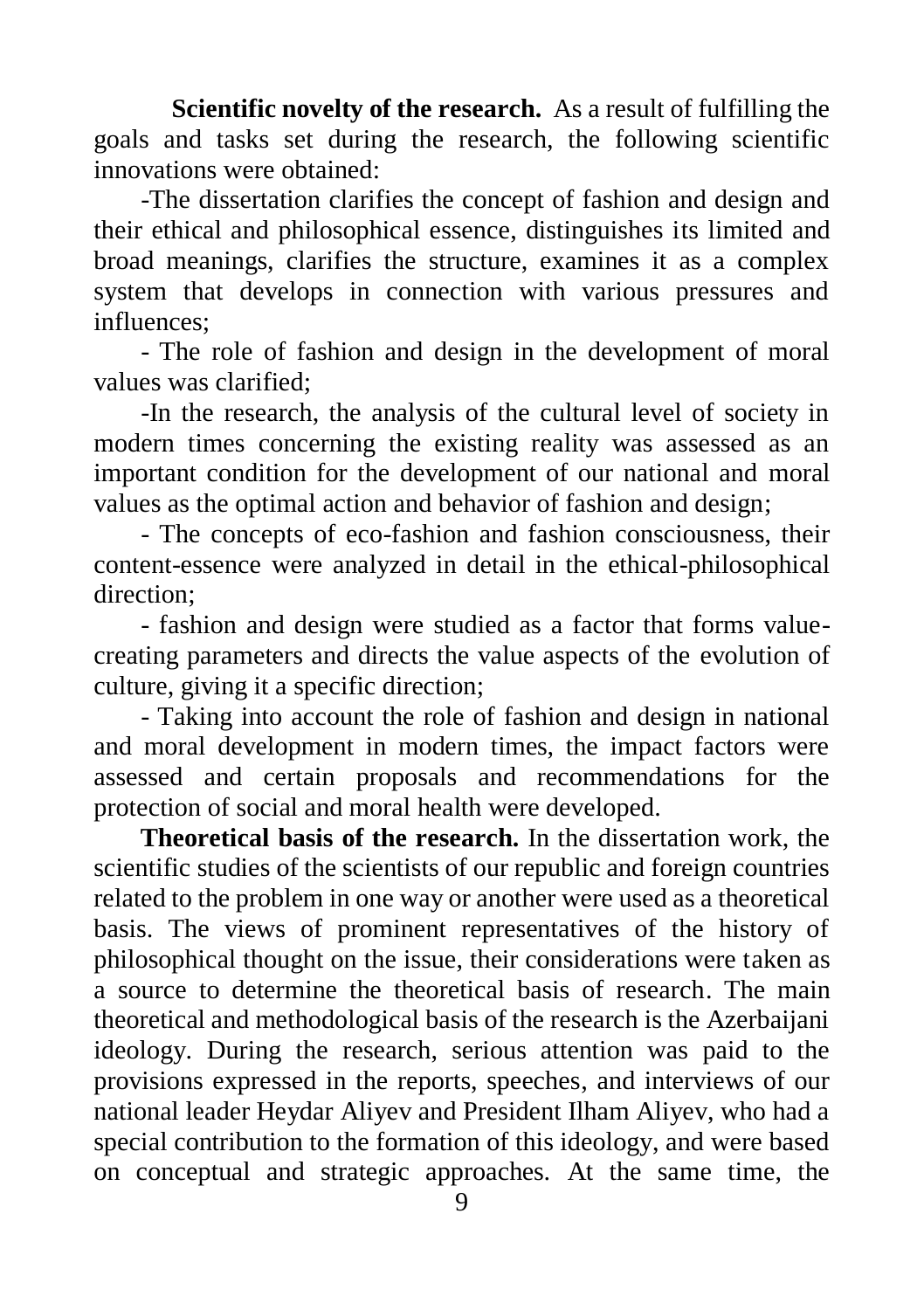methodological basis of the research is the principles of a systematic and comparative approach to the studied problem, historical, analogical, analytical, and synthesis methods. Along with the application of these methods, the principle of causation was widely used in the analysis of issues reflecting the evolution of national-moral processes.

**The theoretical and practical significance of the research** is that the ethical and philosophical essence of fashion and design was explained in detail, their impact on national and moral values was studied. The text of the dissertation can be used in the preparation of lectures on social philosophy, ethics, cultural studies, the study of art in universities, the preparation of special courses, the development of programs.

**Approbation of the work.** The dissertation was performed at the Department of Ethics of the Institute of Philosophy and Sociology of ANAS. The main provisions and results of the dissertation are reflected in the author's speeches at national and international scientific-practical conferences, round tables, seminars, and published scientific articles.

**Structure of the dissertation.** The dissertation consists of an introduction (16,009 characters), 3 chapters (Chapter I - 77,565 characters; Chapter II - 71,570 characters, Chapter III - 86,187 characters), 10 paragraphs, conclusion (9,231 characters) and a list of references (13,593 characters). The total volume of the dissertation is 274,155 characters, excluding the list of references, 260,562 characters.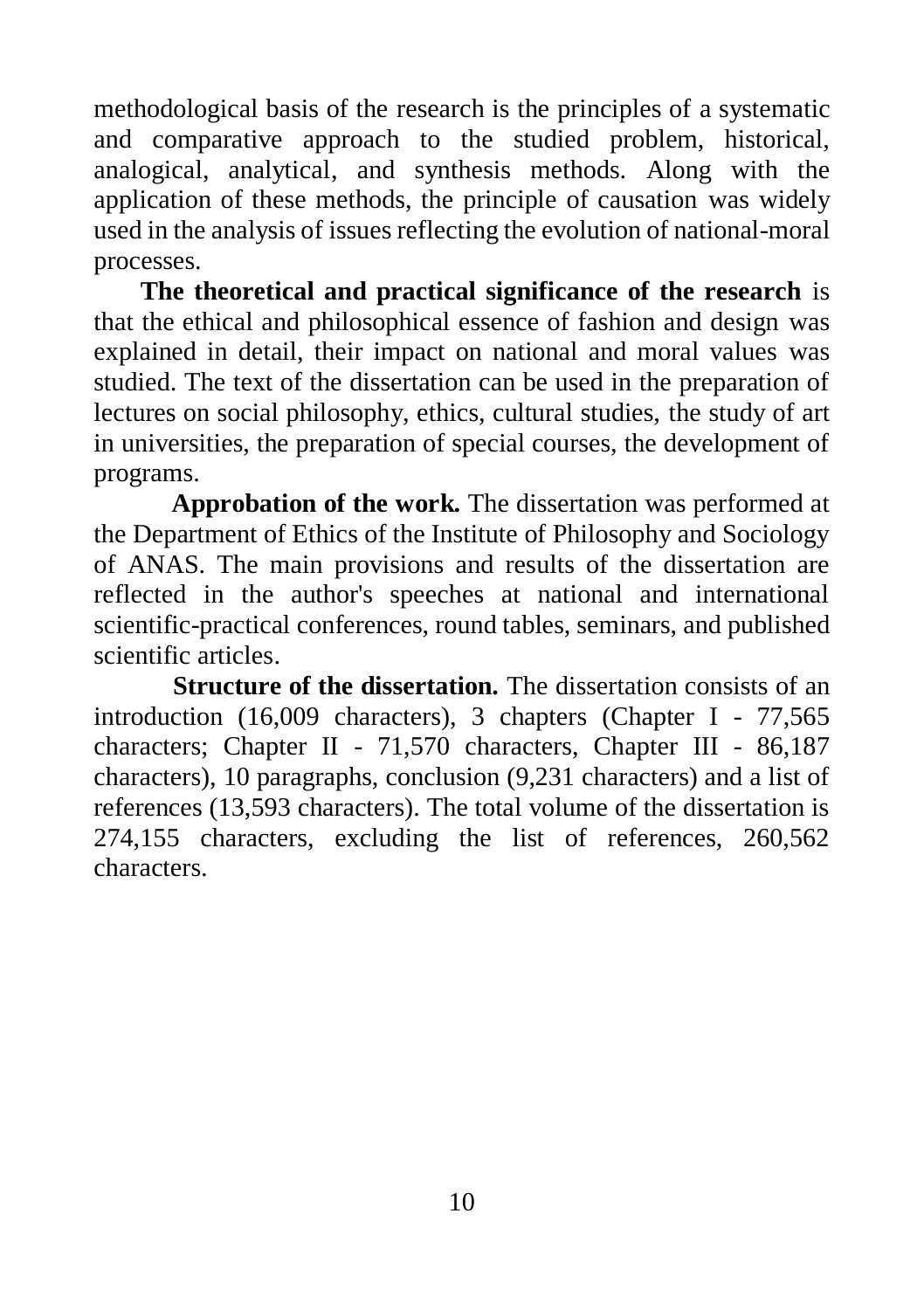## **CONTENT OF THE WORK**

**The introduction** presents the actuality of the topic, studies the degree of use, specifies the object and subject of the research, defines goals and objectives, shows scientific novelty, notes theoretical-methodological bases, scientific-theoretical and practical significance.

**The first chapter** of the dissertation is entitled "Fashion and design in the historic-cultural, cultural and ethical-philosophical context". This chapter includes three paragraphs. The first paragraph, entitled **"Philosophical-ethical and cultural meanings of the concept of fashion"** studies the concept of fashion, its philosophicalethical content, the attitude of individual philosophers to the concept. It states that fashion is complex and multifaceted, and ideas related to fashion are explored in various fields of science. In philosophy, fashion has been studied in the context of universality as a phenomenon of consciousness. As an internal factor of the sociocultural organism, it affects a person's thinking, behavior, imagination and status in society. In sociology, fashion is studied as a mechanism of social regulation and self-regulation of human behavior. In culturology, fashion is studied in a broader context. It is perceived as a separate phenomenon and analyzed in different contexts. In the same quality, fashion is investigated in the status of imitation, likeness, satisfaction of needs, social support, etc. Philosophy also seeks answers to questions that arise in this regard. In culturology, fashion is also considered as one of the mass forms of communication. In this case, its peculiarity is to study the change in the attitude of different social classes to their traditions, moral values. At this point, the philosophical and ethical study of fashion and the cultural study intersect in the theoretical and methodological fields. For philosophy, too, fashion, as a phenomenon of consciousness, takes place in the context of interaction with customs and traditions, and moral values.

Fashion informs about the characteristics of consumer society and the individual as the most important socio-cultural and ethical phenomenon that encompasses the diversity of society. This leads to the conclusion that the study of fashion at the present stage is a serious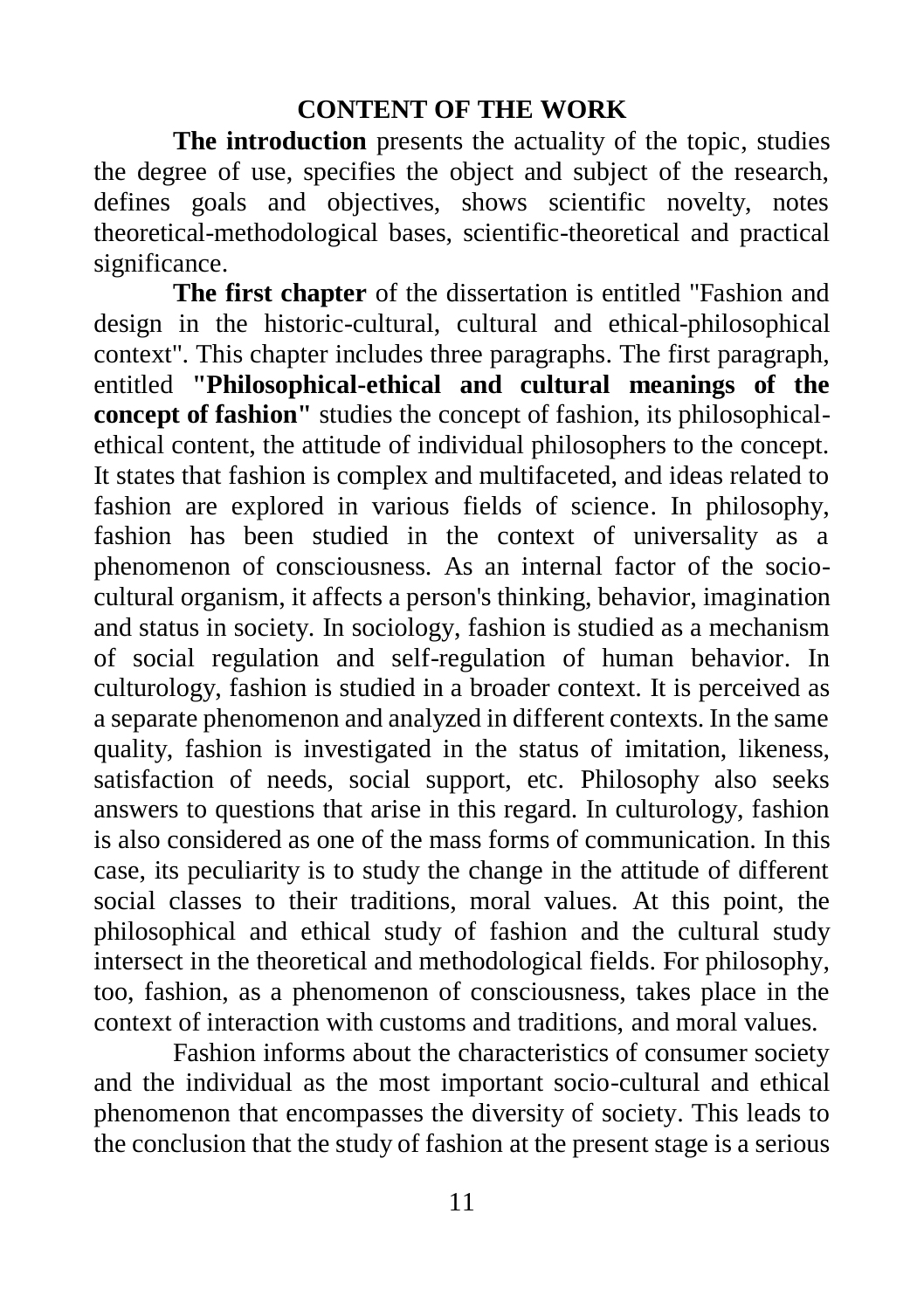ethical-philosophical, social, and cultural significance in the study of fashion as a means of intercultural communication. In this regard, the approaches of Y.M. Lotman, Y.M. Zimmel and many Western philosophers, culturologists, and sociologists are used<sup>3</sup>. In these approaches, fashion is seen as a communicative phenomenon in two contexts - fashion as a form of interpersonal dialogue and fashion as a synchronously organized dynamic process of cultural renewal.

Fashion changes over time, it is historical, dynamic, and adequate to the time. Information and technological "advances" change the nature of fashion, update, make additions, promote, make it more accessible, and set requirements that justify the expectation of ethical values for fashion by various social communities.

According to the dissertator, fashion research can be divided into two groups from a philosophical point of view: 1) substantive research of fashion; 2) communicative research of fashion. The substantive research expresses the study of fashion as a separate phenomenon, in itself in the context of essence and content. The communicative aspect focuses on the study of this phenomenon in the interaction of various factors in the socio-cultural environment.

According to researchers, pre-modern notions of fashion differ from modern times in terms of content and socio-cultural function. According to researchers, a modern era created fashion theories that can be called classic. T. Veblen, G. Zimmel, G. Tard, and V. Zombart are mentioned here. Their theories explored the dual nature of fashion (desires for imitation, resemblance, and distinction), the guiding function of fashion, and the relationship between economics and fashion.

According to G. Blumer, the social function of fashion is to create and provide opportunities for innovation to overcome the past. This happens under the influence of the collective selection process.

 $\overline{a}$ 

<sup>3</sup>Лотман, Ю.М. Несколько мыслей о типологии культуры //Языки культуры и проблемы переводимости. -Москва, -1987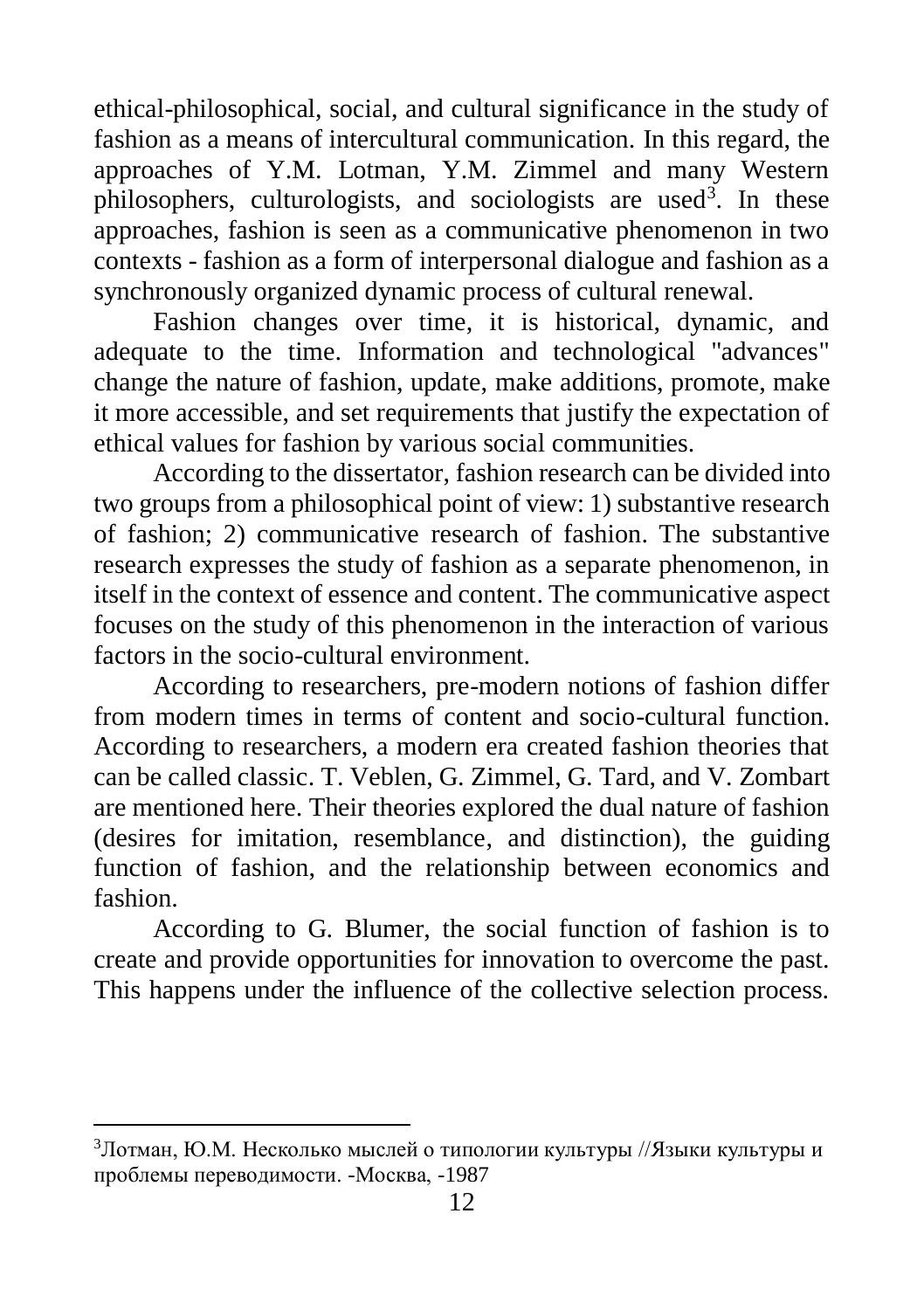In this way, fashion brings order, movement and development to social  $life<sup>4</sup>$ .

The second paragraph of the first chapter of the dissertation, **"Fashion: its structure, functions, and historical transformations of its role in society,"** states that fashion has great potential to influence various spheres of life. In this context, the role of fashion in the socialization of personality is interesting. Researchers have begun to pay close attention to this aspect of the issue. In this context, fashion rises from a purely individual framework to the level of a parameter that affects the basics of the socio-cultural environment. The dissertation states that the word "fashion" is derived from the French words "mode" and Latin "modus", and has such shades of meaning as "measure", "image", "method", "rule". Fashion is defined as the temporary domination of a particular style in any area of life or culture. For a certain period of time, fashion defines the style of clothing, idea, behavior, bi, lifestyle, cuisine, etc. in society. One of the main features of fashion is that it is associated with innovation. If any event or object is fashionable and loses its novelty, it becomes obsolete. It is necessary to dwell on this feature of fashion in detail, because the question of the impact of rapidly changing factors on the life of society may not be unequivocally assessed. The manifestation of any of them may be due to the content of another factor. The rapid change of a person's clothes is closely connected with his outlook, the main features of his lifestyle.

Fashion is a factor that requires a very serious approach in modern society because it also affects the economic and social development of society. Fashion belongs to the category of events that arise from random cases that are not controlled by any rational factor. Therefore, fashion change over a short period of time appears to be mixed (stochastic), while regular changes are seen over a large period of time. It is possible to predict changes in fashion. Predicting allows

1

<sup>4</sup>Блумер Г. Мода: от классовой дифференциации к коллективному отбору//Социальные и гуманитарные науки. Отечественная и зарубежная литература. Сер. 11,Социология: РЖ /РАН.ИНИОН.Центр социал. науч. информ. исслед. отд. социологии и социал. психологии. Москва, 2008. № 2, с.129.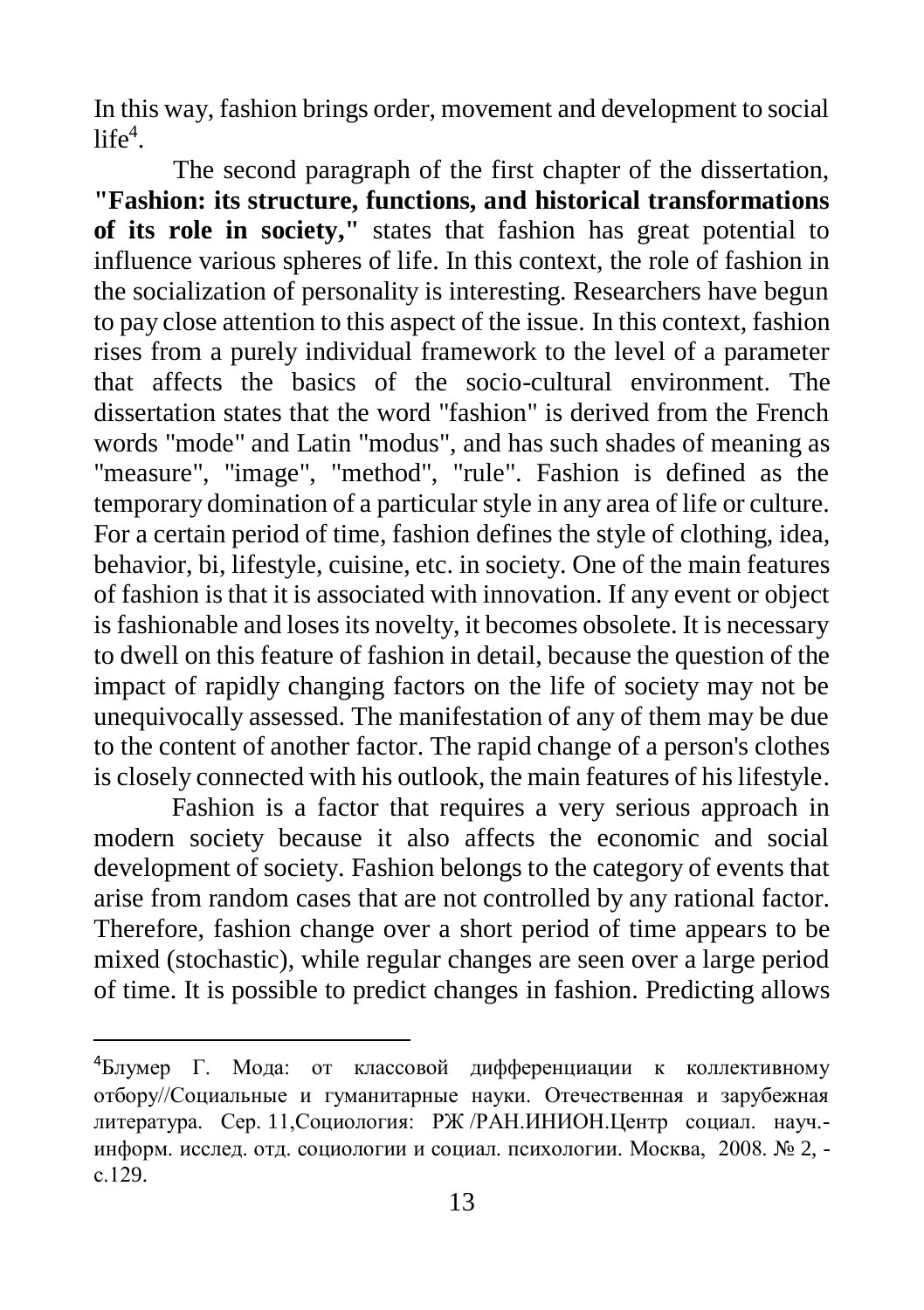us to observe the reaction of different segments of the population to fashion, which is used in the scientific study of modern societies as a whole.

Thus, fashion can belong to all events of socio-cultural life, primarily to the moral and ethical parameters. All manifestations of financial and moral values can be evaluated in terms of fashion. Design is a cultural field in which fashion mechanisms are actively working. In all developed countries of the world, design occupies a key place in the construction of various facilities. The quality of the design is the main aspect of the beauty of the object. Design theory is now one of the most widespread fields in the West.

The function of fashion in the socio-cultural environment is closely related to its structure. Researchers distinguish 4 components of the structure of fashion. They are: 1. Fashion standards; 2. Fashion objects; 3. Fashion values; 4. Fashionable behavior. A fashion standard is a method or pattern of behavior or action. Fashion objects can be things, ideas, words, and their characteristics. Every manifestation of fashion allows its supporters to strive for certain values. This case can be described as "in fashion", and "out of fashion". They distinguish the primary (internal) and secondary (external) values of fashion. Modernity, universality, demonstration, and play are considered to be the internal values of fashion. Fashion is more dynamic among young people, it is constantly updated because young people are always in search and waiting for new fashions. And this is understandable, they are in favor of innovation in fashion, as everywhere. So, in their opinion, the fact that the same clothes have been in fashion for several years worries tastes, they demand a change, as if they are ordering it from society. As this desire of young people is in the center of attention of businessmen, they try to build their activities properly in this direction. Here are two issues. First, they are interested in taking into account national characteristics, national and moral values in the application of the new fashion, and second, they are interested in the market, ie the amount of economic income. Because, as we mentioned before, fashion is also closely linked to the economy. Not to take this into account can bankrupt fashion companies.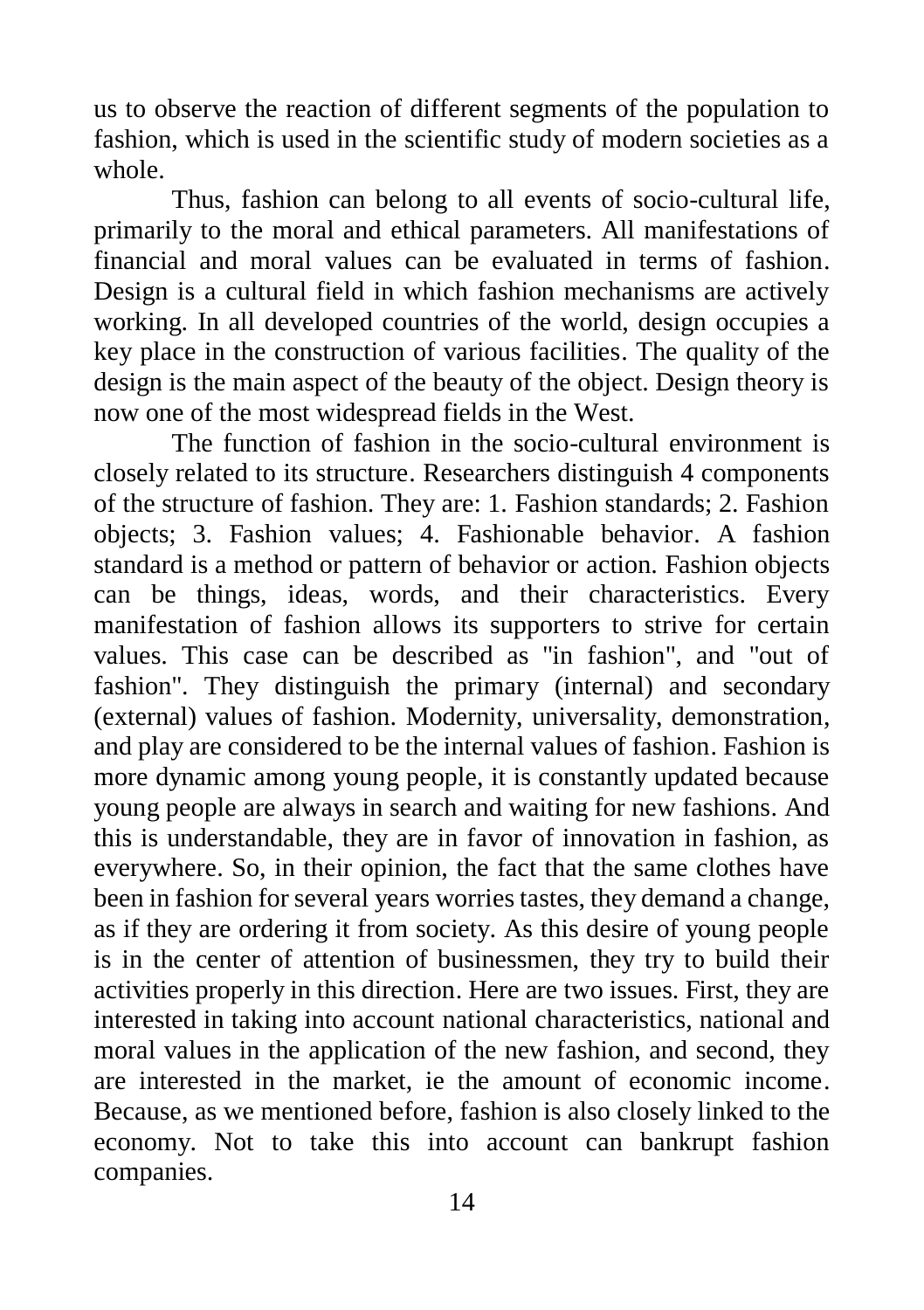Experts note several functions of fashion. The first is the **regulatory function**. It helps people to adapt to the changing world. **The regulatory function** can cut off a person's connection to the recent past and prepare him or her for the near future. In other words, a regulatory function can prevent a person from being isolated from the evolutionary dynamics of society. Fashion can play a significant role in the integration of a person not only into a specific field of fashion but into the socio-cultural environment as a whole. Having an aesthetic taste in clothing, behavior, socio-cultural life and other areas can help a person find a place in society as a whole. It should be noted that along with the social and cultural aspects of the issue, there is also a psychological side. The second is the **psychological function**. Fashion is a method of emotional release as an element of the defense mechanism against psychological stress. It offers ready-made examples of personality behavior on a mass scale. The third is the **social function**. Fashion connects people with social and cultural heritage. In addition, fashion regulates social tension by performing a regulatory function in society. At the same time, it emphasizes and masks social inequality. The fourth is the **prestige function**. Fashion either demonstrates a high social status or creates the illusion of a higher social status. Fashion helps to overcome the feeling of imperfection by imitating the objects of elite social groups, and fashion standards. The fifth is the **communicative function**. Fashion is one of the forms of mass communication. The sixth is the **economic function**. Fashion is a form of consumption and advertising of new products. It is also a regulator of consumer behavior and a means of expanding sales. Fashion influences human behavior in the field of consumption, the formation of a certain structure of consumption. In the field of fashion, consumer standards and social images of things are developed. The seventh is the **aesthetic function**. Fashion meets aesthetic needs by reflecting the characteristics of mass aesthetic taste. It is a way of spreading and changing aesthetic evaluation in society. Modern fashion reflects the changes taking place in society. These changes coincide with the transition from an industrial society to a post-industrial society. The post-industrial society denies the hierarchical system of norms and assessments. Diversity has led to the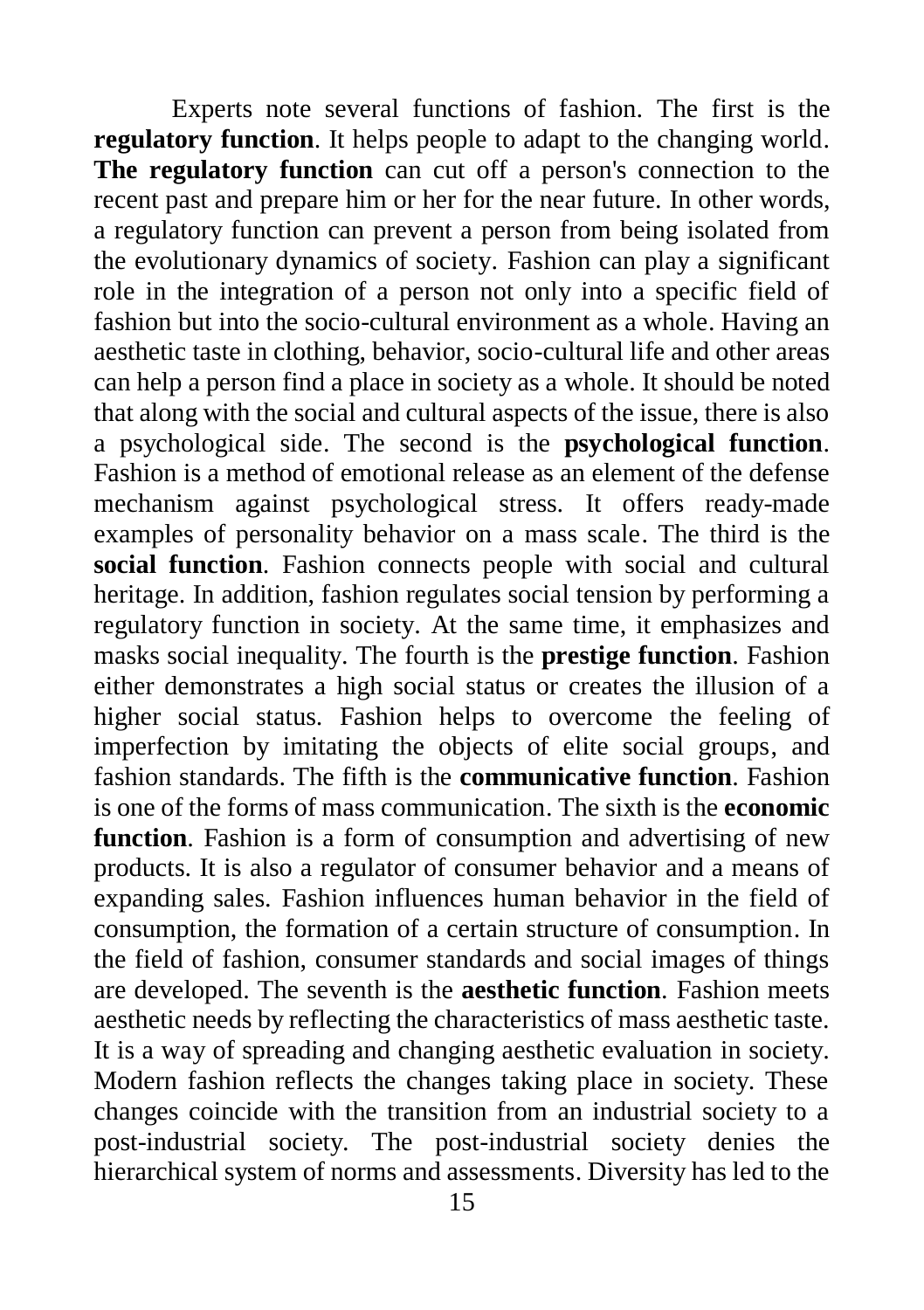fact that modern fashion does not have a single fashion standard for everyone, unlike the previous years

The third paragraph of the first chapter is entitled "**Design: the interaction between structural-functional and communicative aspects"**. The dissertation states that each nation has some experience in the history of culture in the field of traditional modeling and design. In the traditional cultural history of the Azerbaijani people, the attitude to design has been modeled in the form of "Look before you leap". To behave, to talk, to dress, to eat dimensionally formed our national decency norms and moral principles. The dimensionality of everything has played a significant role in the emergence of concepts of national and moral values, in the genesis of traditional ethnic morality. Such a careful approach to dimension gives an idea of the national roots and sources of design work. Being dimensional of each work means that it is carried out following national design rules. If we pay attention to the essence of the design, it becomes clear that its main meaning is dimension. In this sense, there is no boundary between our national "dimension" and international design. Therefore, we should look for design work in dimension in the national context. In our aesthetic model of traditional culture, there is an expression "Fine feathers make fine birds". This means that we attach great importance to beauty. In addition to the meaning of clothes, the meaning of a dress also expresses the external. Therefore, along with expressing the importance of external beauty and beauty created, it is also intended to create beauty. The concept of "design" has existed in England since the XVI century. Currently, the term "design" is used to describe the nature of an artistic process or artistic and technical design. Researchers, especially philosophers, view this XX century art event differently in terms of its purpose, task, and prospects.

Of course, you don't have to ask a designer to create a new collection. On the contrary, he should make an effort to find a new way of combining the old with the new, to find new aspects of beauty, and to know the style. New ideas are always based on the old, so the old can not be completely denied. As stated in the law of negation, one of the most general laws of philosophy, it is necessary to work on the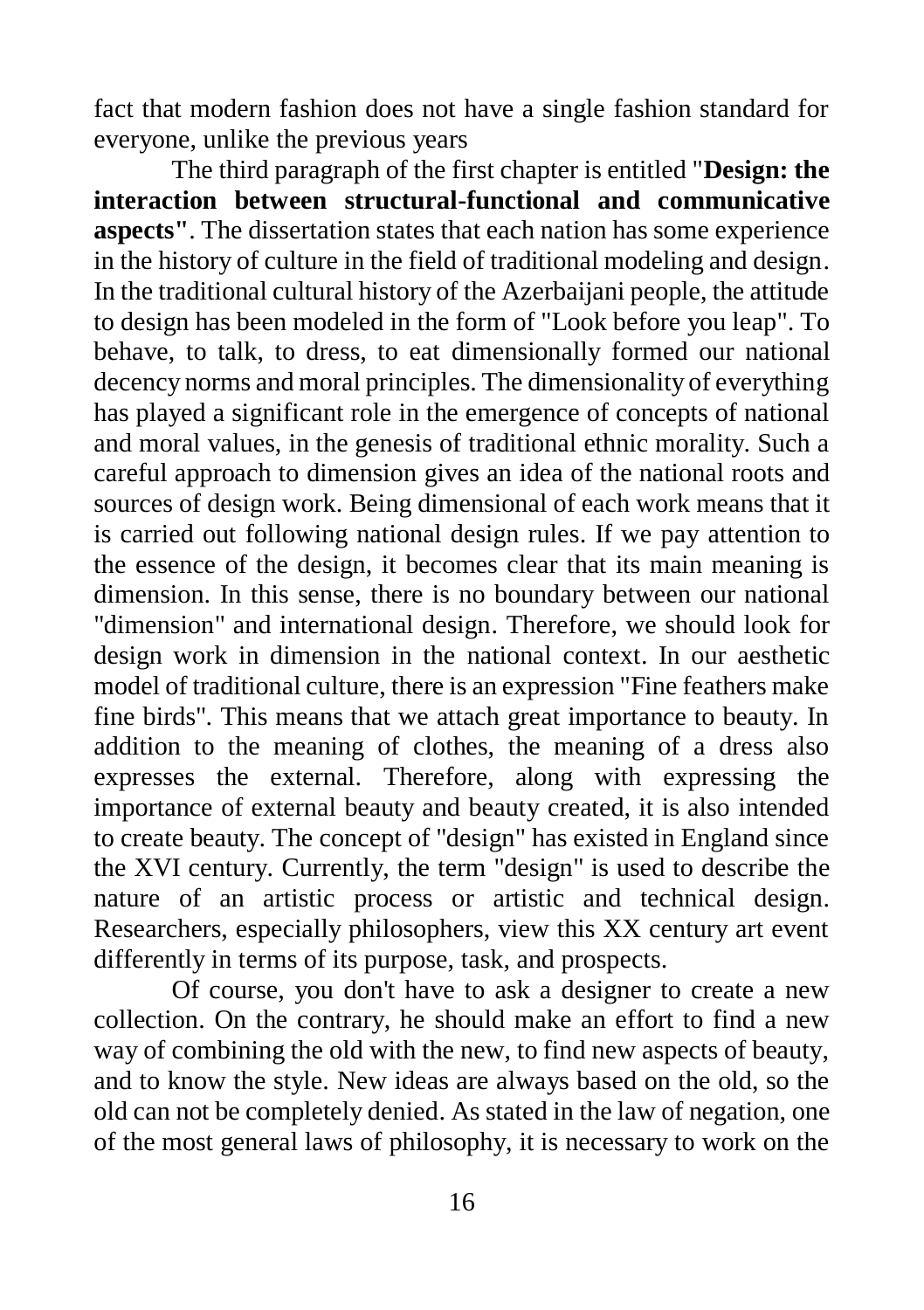ancient and create a new one. In this case, of course, following the values should not escape the attention of the designer.

The research identifies the philosophical aspects of the design concept: the main categories and areas. Today, design is a widespread and creative field used to define the formal qualities of industrial goods.

The second chapter of the dissertation **"The role of fashion and design in the formation of the concept of moral value"** consists of three paragraphs. The first paragraph, **"Fashion and decency in traditional culture"** explores the role of fashion and decency in preserving moral values. It states that fashion gathers the positive aspects of all cultural activities in the life of society, presenting them as role models for a certain period of time. The forefront of cultural achievements is becoming fashionable. The wealthier sections of society perform perfectly in clothing, behavior, and set an example for others. Usually, at all times it is realized by the upper class of society, the aristocratic people, and the elite introduce new standards and norms to the masses. This belongs not only to material things but also to non-material activities. In addition to dressing well, looking good, living in a good house, as well as speaking well, behaving well, and having good morals can be fashionable. In fact, society tries to turn aesthetic success into ethical norms, and this manifests itself as a natural law of cultural development. From this point of view, active cultural example-fashion is closely connected with moral values, including decency and morality. The connection here is mutual. On the one hand, certain values become fashionable and remain for a certain period of time, on the other hand, these values are kept under the dictation of decency and moral norms and determine their frameworks. However, the connection is not enough, it covers a wider range. This includes the transformation of certain standards of decency and morality into a norm of behavior, a habit. Because they become fashionable before they become a habit and form the basis of the future tradition. At the same time, decency and morality themselves change, and the criteria, dimensions, and principles of moral values are determined in different periods. Newly formed progressive norms and principles first become fashionable and then become commonplace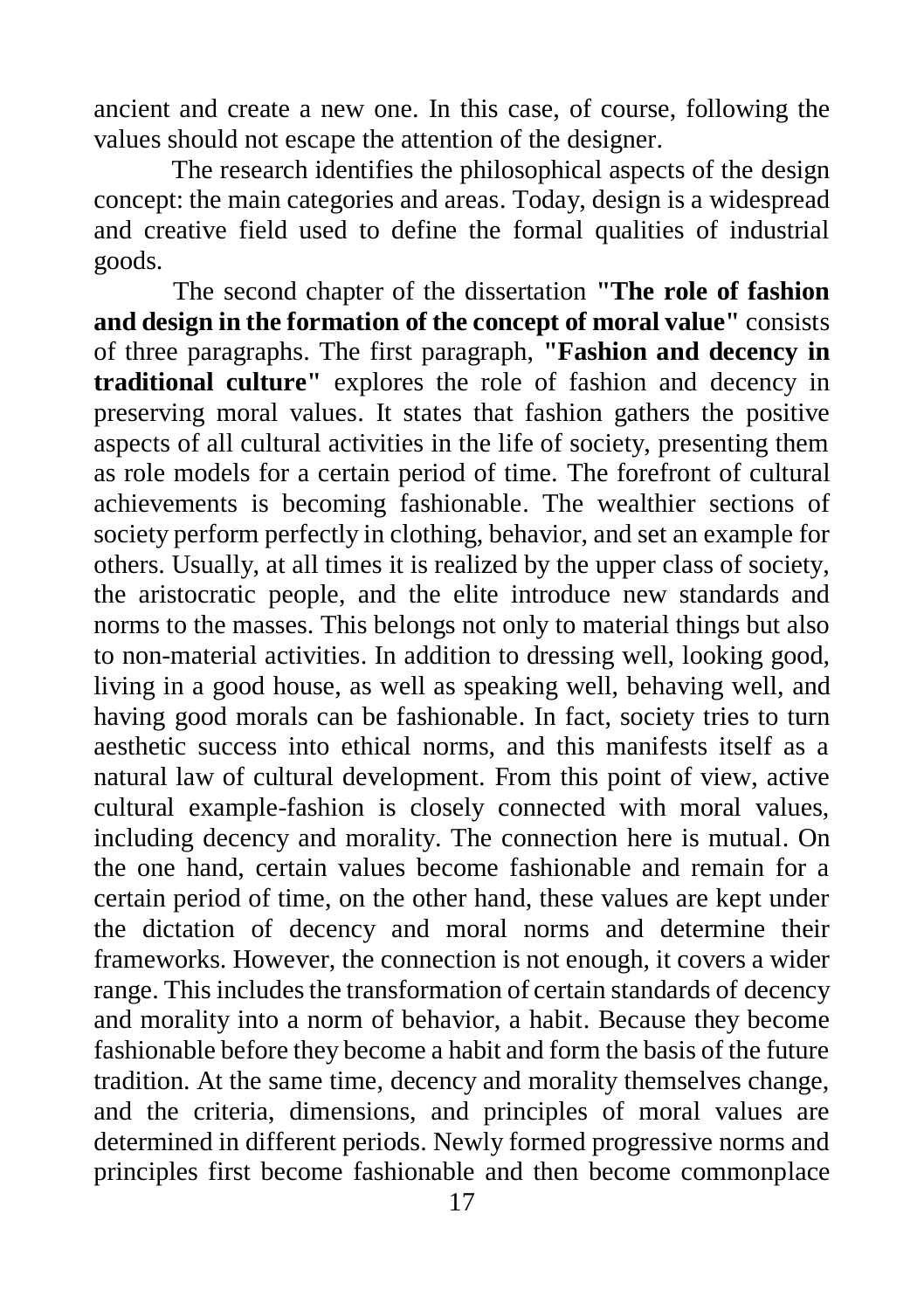and out of fashion. But this does not mean that it will leave the life of society.

We noted that fashion and decency interact and influence each other. One of the categories involved here is decency, which refers to the norms and principles of behavior accepted by society. Decency is a word of Arabic origin and has entered our culture along with Islamic culture. Decency combines many moral qualities. In this sense, decency is used in both broad and narrow senses. Decency in a broad sense includes ethnic and religious ethical categories and acts as a set of ethical values. This includes also morality as a concept of decency. In a narrow sense, decency considers the rules of cultural behavior. Among the main components of decency, nurture and morality have a special place. *"Fashion is a periodic change in the external forms of a culture that arises and repeats itself under the influence of many social factors (economic, social, psychological, cultural, moral, aesthetic)"* <sup>5</sup>. Fashion can be long-term or short-term. Fashion in certain periods belonged to the external form of cultural style, customs, services, party behavior, cars, clothing. When modeling a costume, the figure of a woman and a man is taken into account and they are reflected in the dress. Fashion is significantly influenced by prevailing social norms and customs.

In the second paragraph of this chapter - **"Fashion and design in the ethical philosophy of the people"**, the author tries to show that ethical philosophy, various sayings, and beliefs play an important role in fashion and design. Azerbaijanis are the bearers of Islamic morality. One of our core ethical values is to be "green" when shopping, ie not to waste. The green color, a symbol of our sacred religion, also urges us to be frugal and not to waste. You don't need to update your wardrobe every season to look good and fit because old and new wellchosen brand items can perfectly complement each other, which is related to the level of a person's conscious fashion outlook. Models, signs, and colors of the brand, which follow ethical fashion, are harmoniously combined with each other, regardless of the year of

1

<sup>5</sup>Эстетика: Словарь /Под общей редакцией А.А.Беляева и др. Москва:Политиздат, -1989,с.209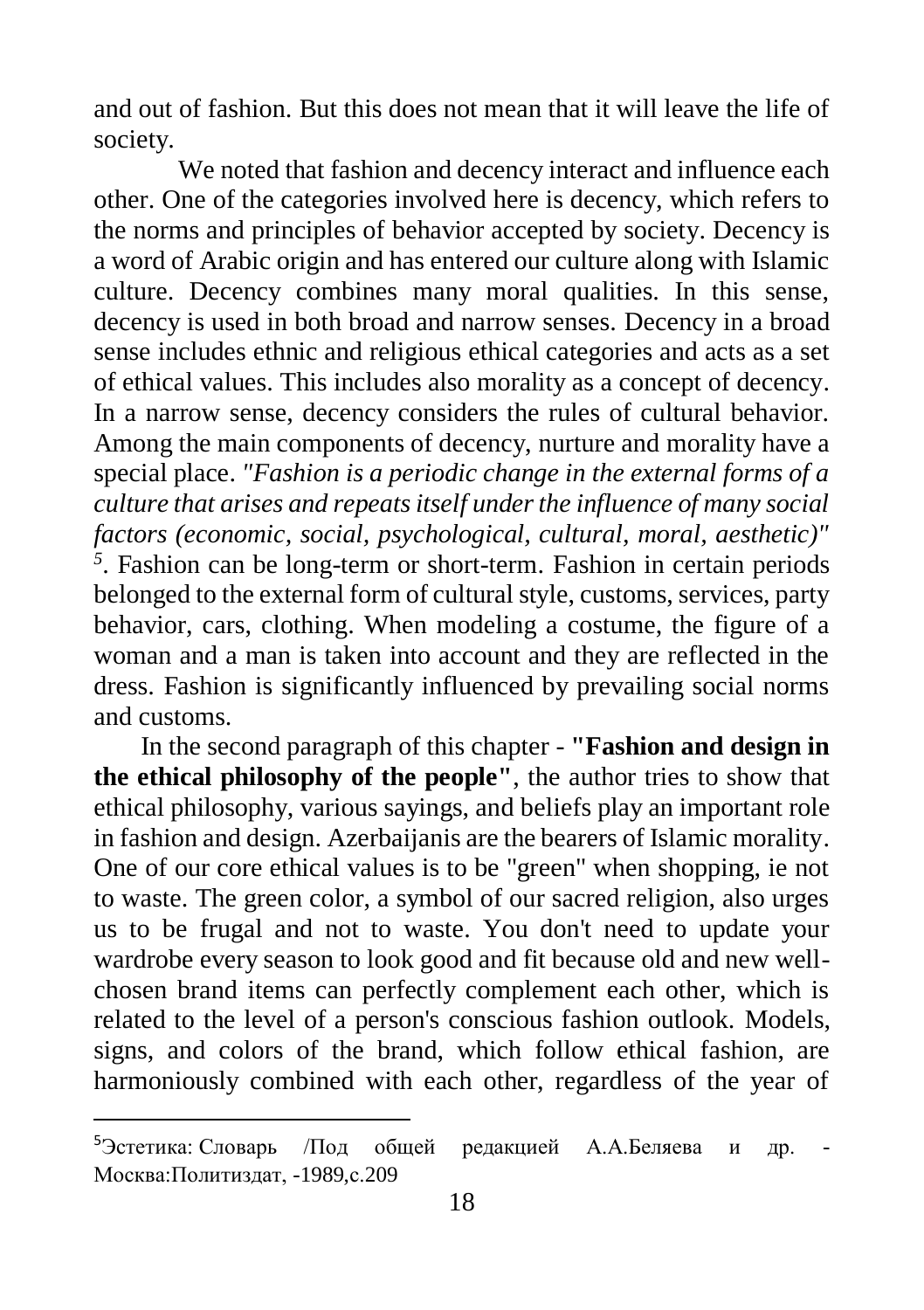collection. Ancient Turkic culture is closely connected with moral values and folk beliefs. There were various forms of interaction between them. Folk beliefs, as in all times, have had a conservative effect on culture in ancient times. As culture renewed by its nature, it found its way into conservative beliefs. That is, not only beliefs influenced culture, but also culture influenced beliefs. When we look at it in the context of a general approach, we can see that the advanced part of culture plays an important role in the formation of moral values. As in all times, in ancient times there were cultural values in society, and they had an impact on the moral world of people.

The ancient Turkic culture, which stands based on our culture, is closely linked with moral values. Clothes, decorations, holidays, festivities, and ceremonies are of special importance in the ancient Turkic moral culture. The ancient Turks developed a lot in the field of clothing and other cultural spheres, and also contributed to world culture. The leading part of the culture of the ancient Turkic society introduced new fashions and dimensions (design) to the society. Of course, ancient culture is not as diverse in terms of its material patterns as it is in modern times, but it does not lag behind it in terms of functionality. Because the same cultural function is carried out through different quantitative objects.

The ancient Turkic ethical values such as virtue, hospitality, greatness, honor, courage, bravery, debt, intelligence, and their expression in fashion and design are widely studied in the dissertation.

Azerbaijan's fashion and design culture and the moral values formed in connection with them were influenced by its beliefs. From ancient times, Azerbaijanis have believed in one God and are known as one of the world's monotheistic nations. Traces of the religious belief in divinity can be seen in ancient Turkic written monuments, as well as in the manuscripts "Oghuzname" reflecting the Oghuz history and moral world of the Middle Ages. We find such traces in "Kitabi-Dada Gorgud". Especially, divinity is clearly expressed in religious folk philosophy. The connection between fashion and wealth is a direct connection with the realization in the face of the affluent part of society.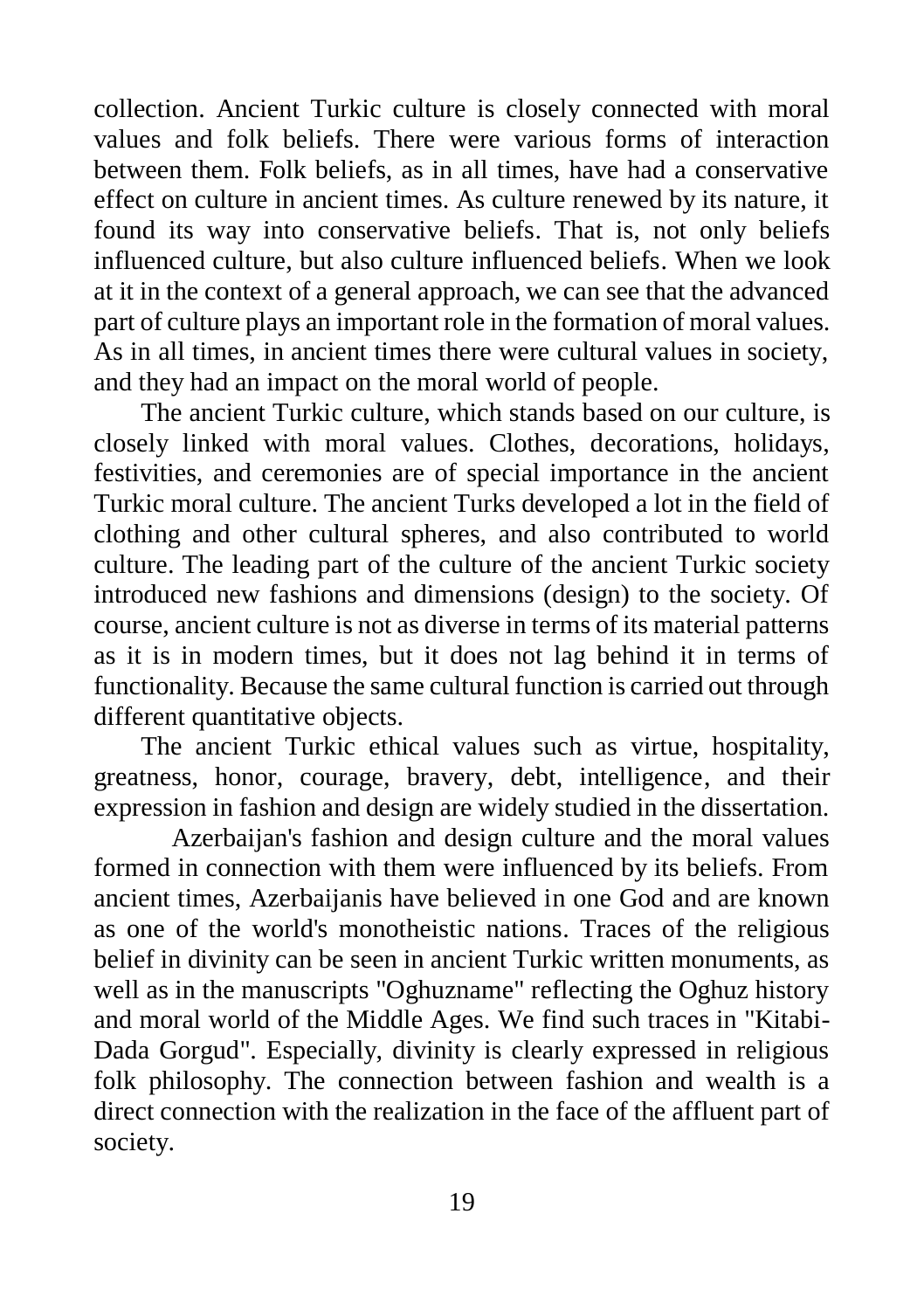Thus, from the analysis of the materials reflecting the philosophy of the people, we can conclude that in traditional culture, fashion and design, fashion and morality are interconnected and organically united. Ethical and philosophical views of the people take an active part in the formation of the concept of moral value.

The third paragraph of the second chapter in the title **"Ceremony and Fashion"**, analyzes the dynamics of the interaction between fashion and ceremony in the ethical and philosophical direction. The author notes that the visual language of clothing includes its own sign system, which contains certain codes, some traditional and some modern. There are many stereotypes in the first one. Fashion responds to art and technology changes quickly. Clothing performs several important functions in society. One of the main ones is communication, conveying information about a relevant person using signs.

It is known from the history of the world that people have created special clothes and behavior to distinguish themselves from others. For example, red ties indicated that a certain group of people belonged to a particular club. How you dress in diplomatic ceremonies is very important. This tradition has always existed. Then we can say that the interaction between fashion and ceremony, firstly, has a historical character, and secondly, the close relationship between them has always had a specific content.

One of the primary sources of fashion is ritual. The relationship between them has long been the focus of ethical and philosophical research. Ritual, as the main mechanism regulating primitive culture, occupies a very important place in the life of ancient societies. The main task of ritual in primitive culture is to sanctify the world. The methods and means of doing this may vary from nation to nation, and from time to time. But in all cases the function is the same, to solve problems by these means, mobilizing magical, mystical, and religious resources for the protection of society. This is the general picture of the ritual.

Dressing fashionably means looking good and having a positive aura at a particular historical stage. Of course, in the history of mankind, this criterion can be broken, and there are such cases we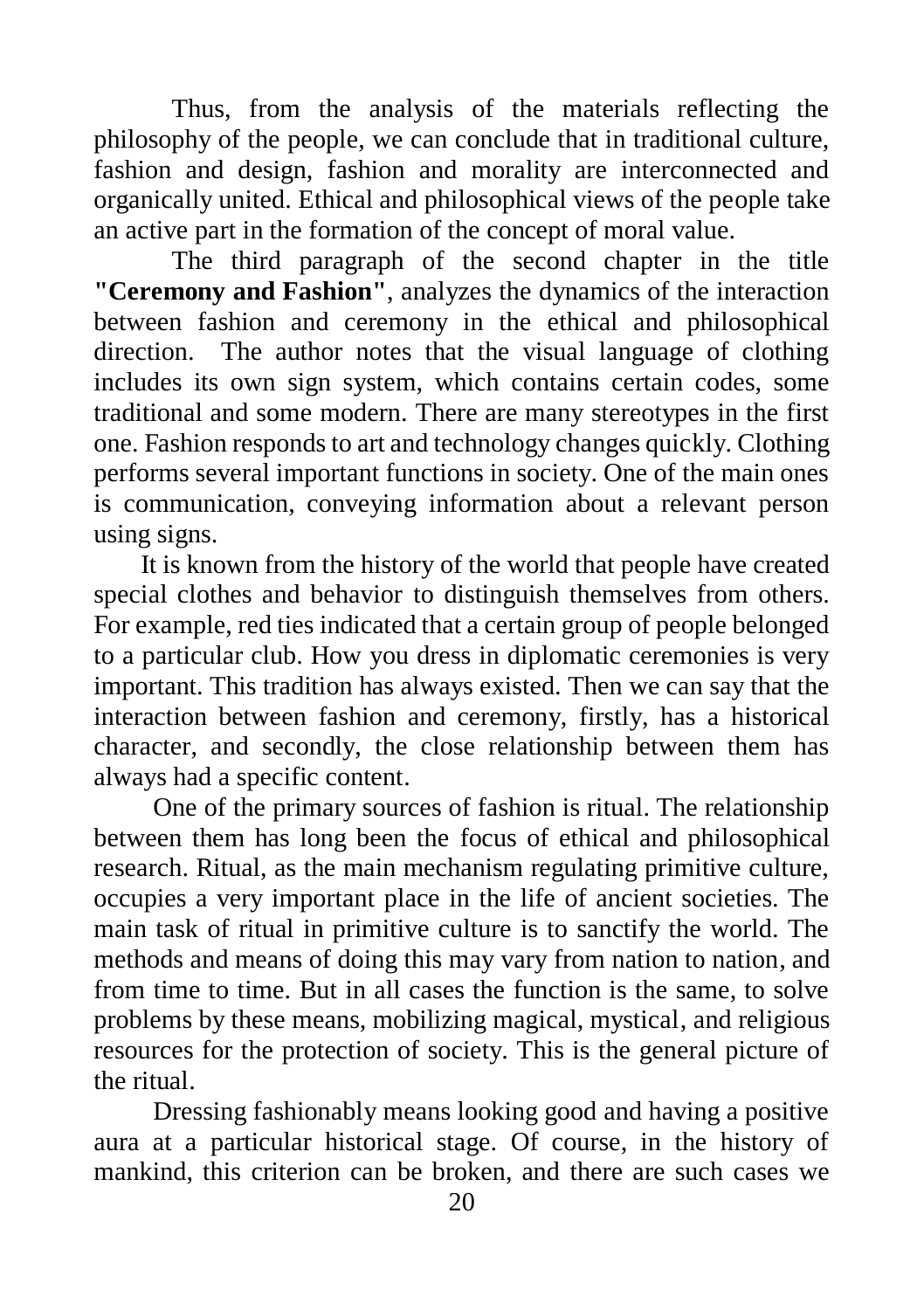meet. For example, in modern times, dressing fashionably does not evoke positive emotions in others. The historical and cultural context must be taken into account here. Thus, the establishment of a close connection between fashion and dressing well as a principal issue since ancient times requires a deep ethical and philosophical dimension. The dissertation pays special attention to this aspect.

The third chapter of the dissertation is entitled **"The relationship of fashion and design with moral values in the context of globalization and modernization"**. The first paragraph of this chapter entitled "Traditional clothing styles and moral values", states that it is necessary to think about the protection of the elements that make up the main mass of Azerbaijani clothing culture, national spirit, national morality, national and moral values in order not to be damaged by these processes. There is a serious need to study the sociophilosophical and moral-ethical aspects of our society, to determine the main tendencies, trends and directions of the existing ethical and philosophical processes in order to ensure the attachment of Azerbaijani youth to traditional culture or to prevent them from losing these values. The study of traditional clothing culture, the definition of its symbols and functions is one of the main ways to return to ethnic origins, and national roots. It is clear from the symbols on the clothes that in the recent past, in the twentieth century, traditional elements were observed in the clothes of many ceremonies (weddings, holidays, various collective festivities).

 Thus, it is known that ceremonial clothes retain maximum symbolic functions. Each element of clothing, in addition to performing a specific function, is associated with a person's practical movement system. For example, the birth of a child is celebrated with certain ritual forms, because the child must be placed in a marginal place. The baby passes from the world of nature (biological code) to the world of culture (cultural code). The newborn enters the world of clothing in the culture of clothing. In our national costume culture, there are different options for swaddling a baby. There are swaddling clothes, swaddling bands, shirts, etc. At the same time, regional and local features are observed in the swaddling.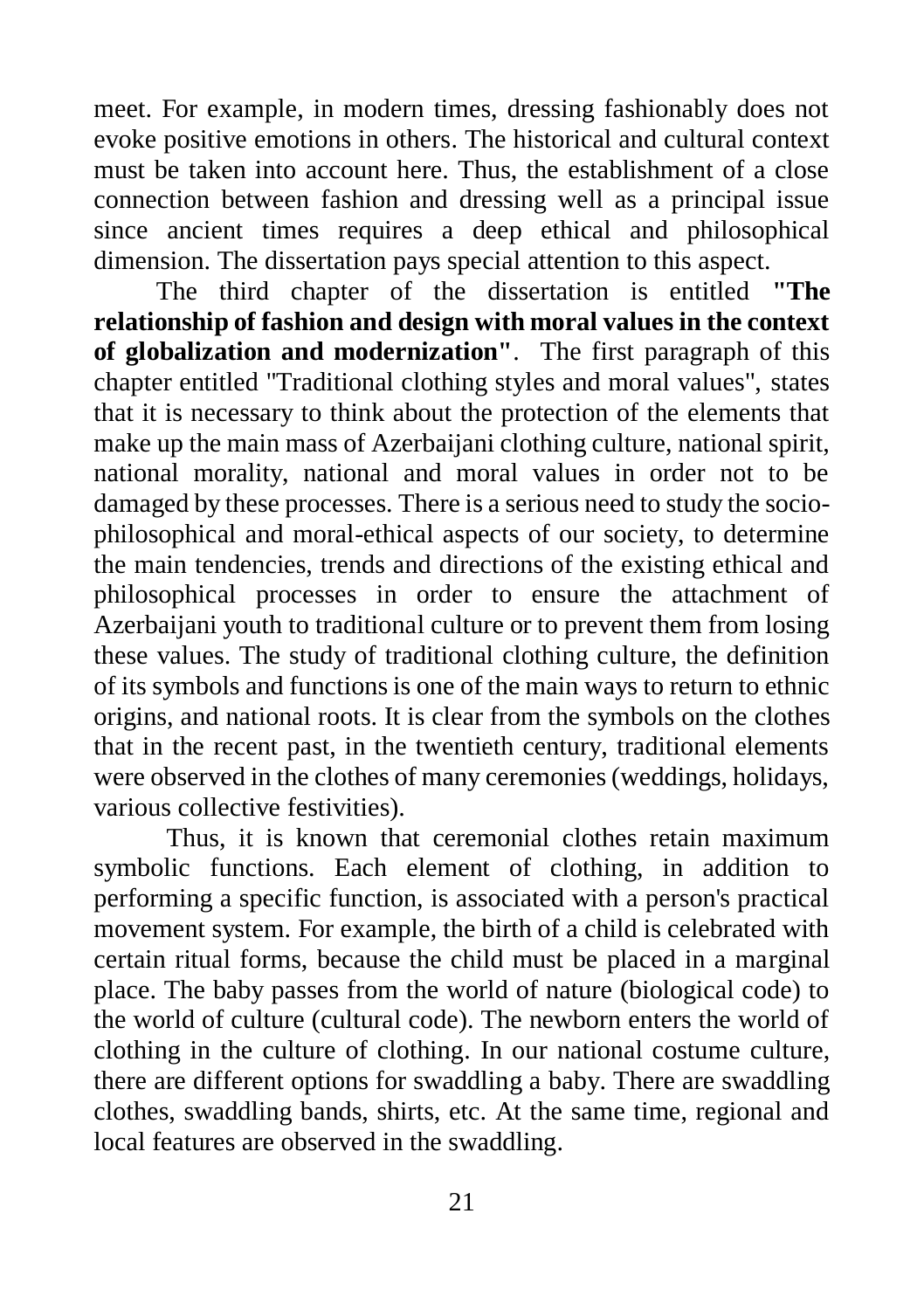The number of symbols in the clothes increases until the child grows up, ritual plays a significant role in the structure of the clothing complex, and these changes are reflected in the form of clothing patterns and their symbols. Thus, the number of clothes increases, and their symbolic elements increase. There is a special place for the semantics of decoration and color. Decorative elements add additional colors to this symbolic system. The process of enriching clothes, both in number and decoration, continues until the wedding and then begins to decline. This feature has long left its mark on various garments. These are mostly reflected in the color symbolism of headdresses and outerwear. Thus, there are certain differences in the colors of the clothes and ornaments between children, adolescents, young people, and adults. Children's clothes are more colorful, young people's clothes are less colorful, and adults' clothes are more monochromatic. This one-color dress is traditionally called "monochrome". For example, wearing completely black, dark colors such as gray and brown combine both morality and fashion for older people. Monochrome is a monotonous dress, far from special colors and symbols. But the monochrome dress itself is based on traditional forms of clothing and is strongly linked to tradition. Here, of course, the role of ceremonial dress is quite big.

The section of this chapter entitled **"Moral and ethical aspects of traditional Azerbaijani clothing"** states that clothing contains information about a person's age, ethnicity, gender, profession, and social status. Thus, it is not difficult to learn with clothing, when it was created, the country where the user lives. Clothing is a kind of social code that transmits information from the past to the present. A garment, understood as a kind of text, hides a person's identity or reveals his mask. In most cases, clothing characterizes not only a person's position in society but also his way of thinking.

Clothing is one of the ethical and cultural means that reflects the ethnographic features of the people. As ethical and aesthetic thinking develops, changes take place in the national dress of nations. Therefore, the appearance of clothes of different peoples and nations should not be considered a coincidence. After the division of human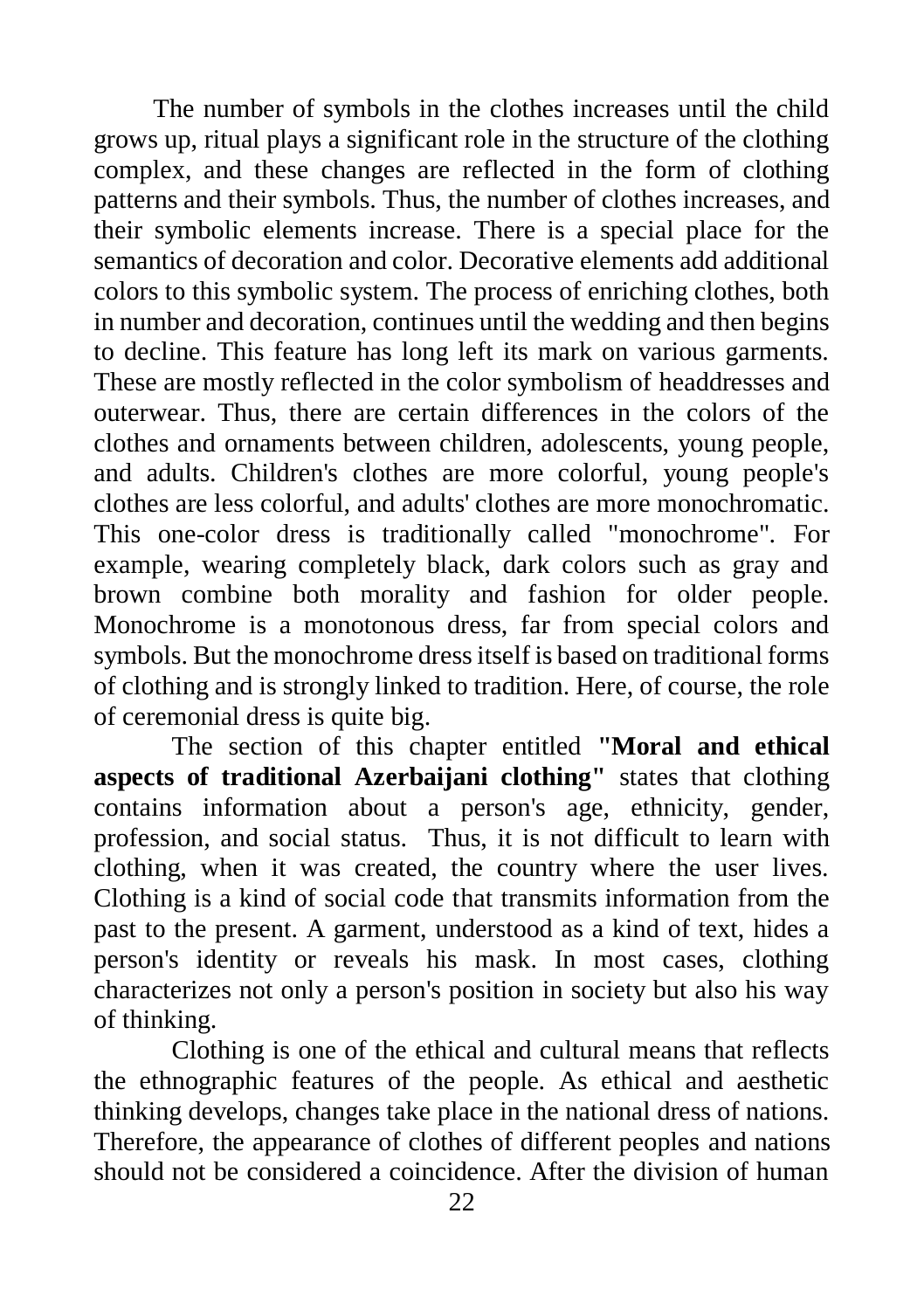society into different peoples and nations, clothing styles have also changed due to changes in customs and traditions, morals and behavior, environment, history and geographical conditions. Patterns on clothes, colors, choice of fabrics, cutting, sewing, etc. reflected the ethical and philosophical thinking and worldview of nations. Over the centuries, as a result of geographical and historical conditions, people's ethical norms and aesthetic tastes have been formed.

Thus, it is clear that clothing culture and different types of clothing influence moral values, participate in their genesis, reflect the philosophical and ethical views of the people, and, depending on these views, realize their own dimensions, and application.

 The third paragraph of the last chapter, entitled **"Modernization and Fashion"**, notes that since the end of the last century, the speed of development of all areas has increased. All this scientific and technological development takes place in an environment of contradictory events and processes that occur in society. Rapid pollution of the environment, ecological imbalance, increasing social contradictions in society, overpopulation, evacuation of villages, expansion of the urbanization process create new problems that require urgent measures to address. The cultural factor, modernization, and fashion in culture play an important role here.

In the study of integration processes at different levels of culture, the identification of factors determining the dominant trend remains relevant. Because the view of the concept of culture shows different features both diachronically, ie in terms of historical sequence, and synchronous, that is, in a certain period and time: These are reflected at the local, regional, national and global levels.

The relationship between fashion and design is also closely linked to economic factors. The economic condition also plays a role in people's clothing and other items they use. Thus, the purchase of material things necessarily requires a certain amount. The attitude to this amount is determined by the possibilities. Therefore, it is difficult to keep up with fashion. Because often fashion prices rise and make things more expensive.

The fourth paragraph of the third chapter, **"Globalization and Fashion: The Relationship between National and International"**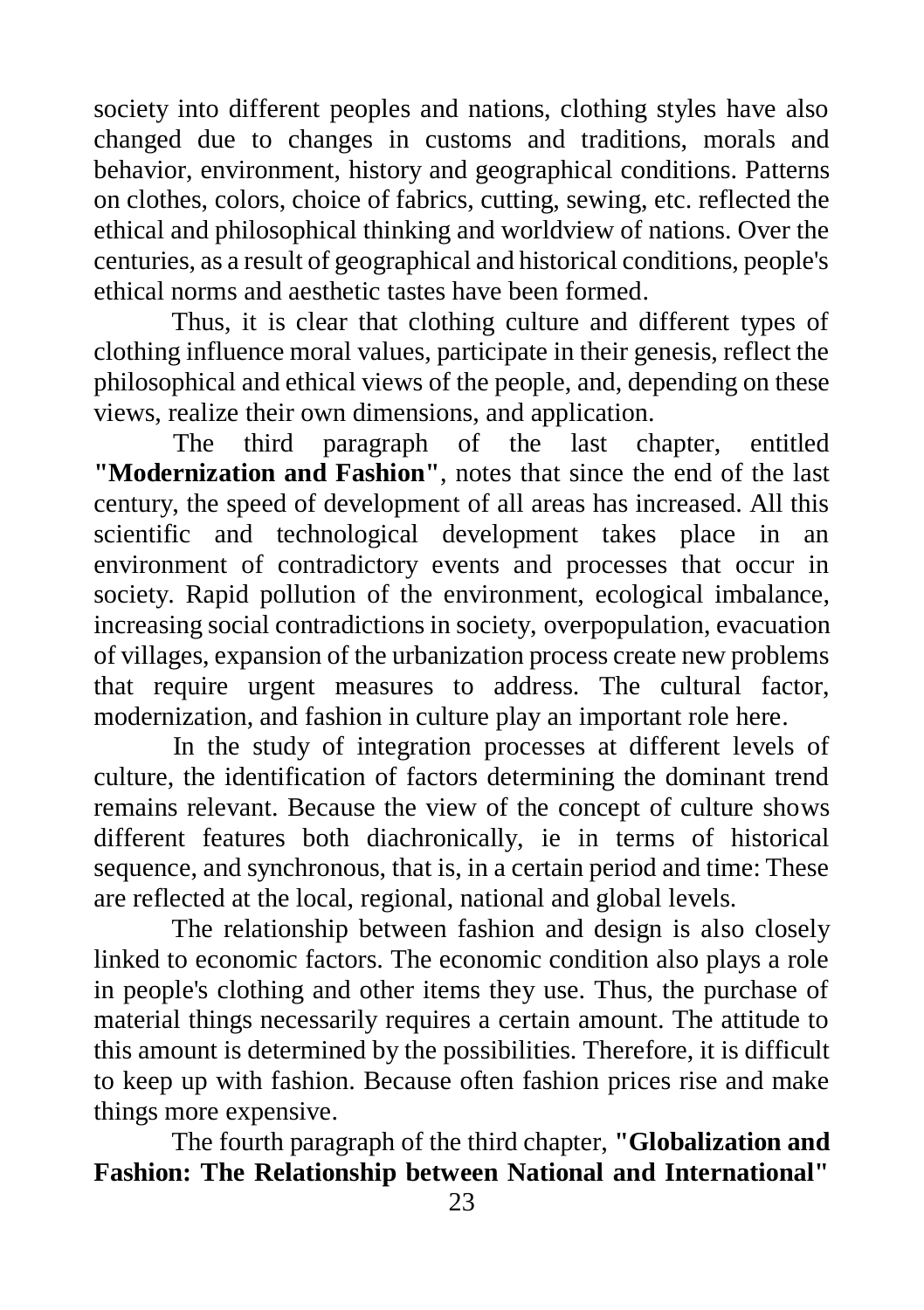examines the interrelationships between both national and international attitudes toward fashion in the context of modern globalization.

*Fashion is a widespread concept in modern society. At present, there are such forms of fashion as "eco-fashion", "green fashion", "sustainable fashion", "fashion consciousness". As modern fashion culture develops and takes shape, along with it, the ethical views of the people also act as a factor influencing this process. In the context of such a struggle, the notion of ethical fashion emerges in the conflict between modernity and conservatism. Because ethical designs accepted by society participates as an effective tool in fashion design. As a result of this participation, fashion is formed as an ethical fashion under the influence of ethics, which influences fashion and plays a role in determining its design, and this concept is more popular. Because ethical fashion has social and environmental significance".*  According to ethical fashion, women's, men's, and children's clothes are produced and spread rapidly. Along with sportswear, street style, fashionable decorations, and jewelry, shoes, bags, etc. items are also included*.*

Another feature of ethical fashion is that natural materials are used here. For example, cotton, wool, silk, leather, and other products of animal and plant origin. Synthetic materials and metals are also used in clothing. All this is chosen primarily in terms of human health. Because clothing impacts on human health. At the same time, the design of the dress is also important.

One of the main features of ethical clothing (headgear, body wear, footwear) is that these clothes are made of natural material and do not rot and become rubbish when thrown away after the expiration date.

The issue of fashion consciousness has also received increasing attention in the field of education. In the courses and trainings of the Sustainable Fashion Academy established in European countries, students are taught fashion requirements, ethical fashion, fashion consciousness within the general program. All this can be considered as an inventive PR movement. In fact, this issue is "not a matter of choice, but a matter of necessity." This is not just about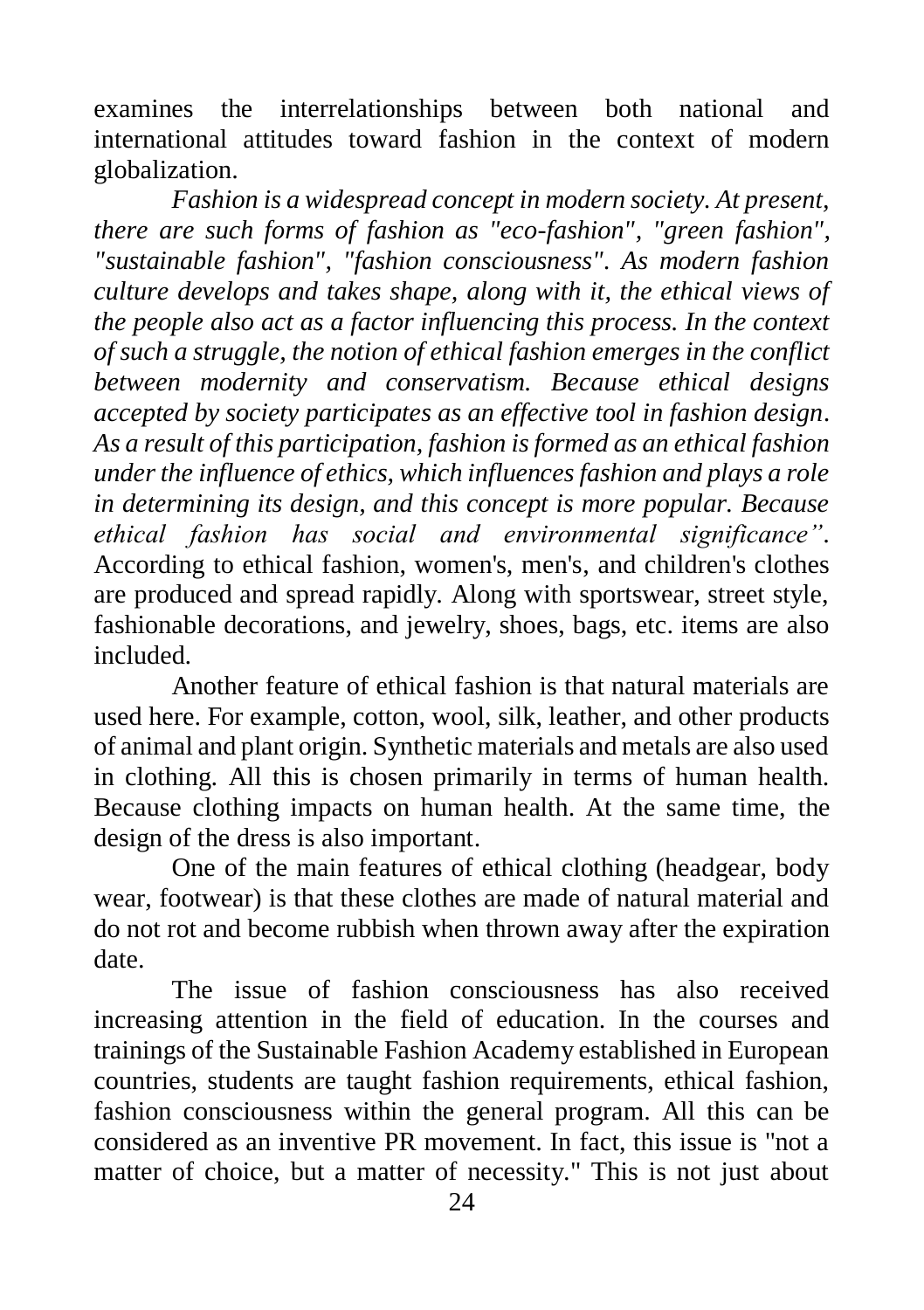environmental problems and climate change. The demand for fashion consciousness is formed by the consumer himself.

The "Conclusion" part of the dissertation summarizes the scientific-theoretical provisions obtained in the research chapters and concludes the research. It is stated that the formation of moral values has passed a great historical and cultural path and has been subjected to many influences conditioned by both internal and external factors, and these influences have manifested themselves both in fashion and design, and in the formation of the concept of moral values. Fashion and design provide information about the universality of the consumer society and the characteristics of the individual as the most important socio-cultural and ethical phenomenon that includes differences in society. We can conclude that the fact that fashion is a means of intercultural communication in the study of fashion at the present stage is also of serious ethical, philosophical, social, and cultural significance. The fact that fashion and design embody the modernity, universality, communicativeness of sociocultural environment, and dialectic of innovation with tradition shows that it can influence virtually all aspects of modern human life at the individual and social levels. A group of similar examples of fashion and design is a universal model. Such examples recognize no language, geography or ethno-cultural boundaries, and are present in the culture, ethics and aesthetic philosophy of many nations. The existence of such common values is primarily due to the typology of human thought. People who live in different places and speak different languages have similar living conditions. Such a similar lifestyle brings together views on fashion and design. The result of the analysis of fashion and design is that people reflect their thoughts, outlook, beliefs and religion, customs and traditions, morals and spirituality, daily life and everyday life in their material culture, in the model of the cultural world they have created. Philosophy of fashion and design is an indicator of national culture, a rich source of information about the outlook and mentality of the Azerbaijani people. Measurement and fashion have shaped national and moral values throughout historical and cultural development, and in modern times, as a concept of moral value, decency must control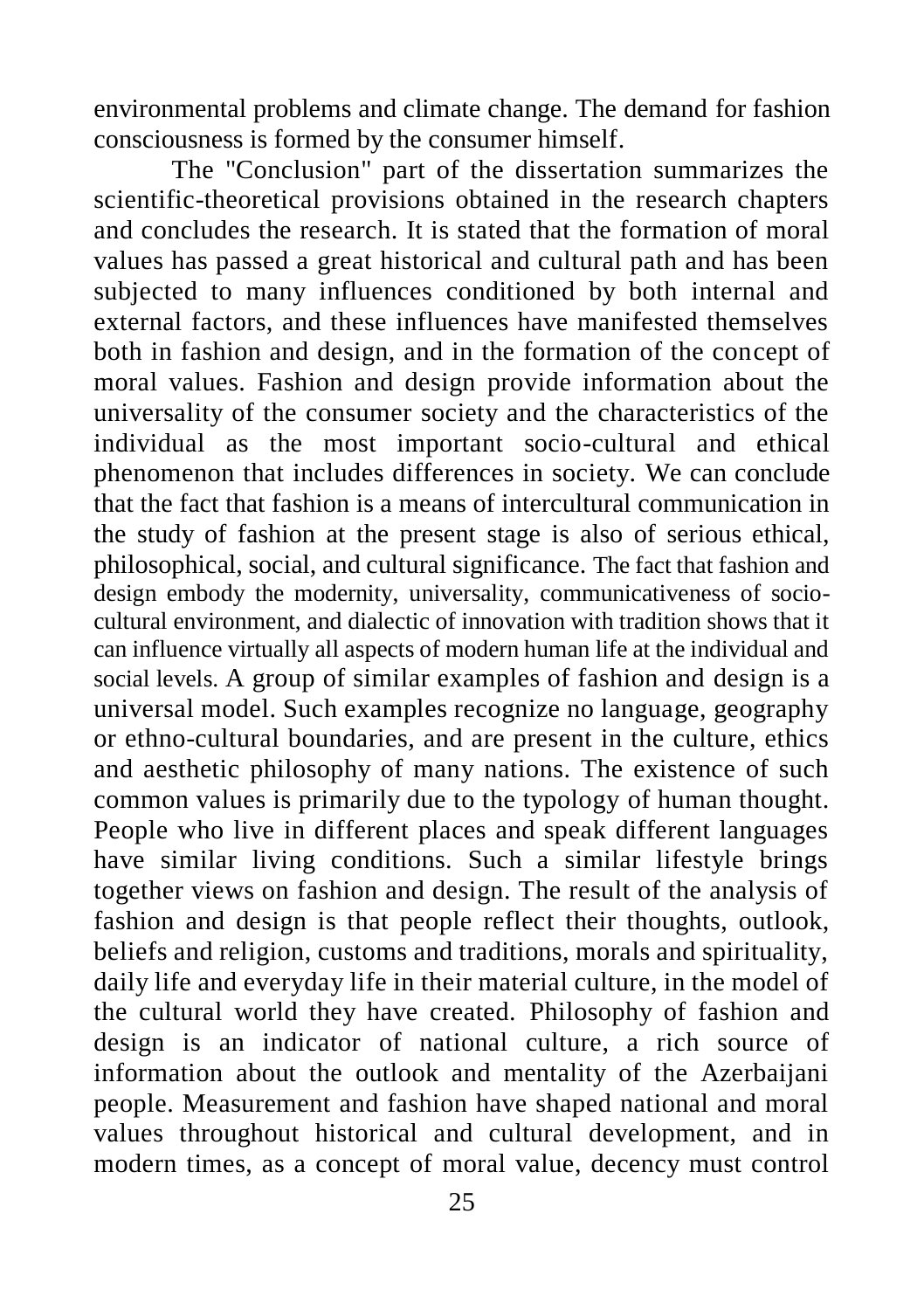fashion and regulate its measurements according to moral boundaries.

## **List of published scientific works on the topic of the dissertation:**

1.Ənənəvi mədəniyyətdə mərasim və moda/Проблемы изучения и преподавания башкирской и тюркской филологии. Сборник материалов международной конференции,посвященной 75 летию со дня рождения професссора Б.Б. Гафарова. Казань, 2013, s.27-29.

2.Geyimdə kompozisiyanın rolu/ 2013-cü ildə Azərbaycan Dövlət İqtisad Universitetində yerinə yetirilmiş büdcə təyinatlı elmi-tədqiqat işlərinin yekunlarına həsr edilmiş elmi-praktiki konfransın tezisləri. Bakı, -2013. -s.239-141. həmmüəllif: Əzizzadə N.B.

3.Ənənəvi xalq geyimlərinin simvolikası və onların funksiyaları // Sivilizasiya jurnalı. Bakı Avrasiya Universiteti, -2015, №6, s.157- 162 .

4. Dizaynın əsas kateqoriyaları və sahələri/Respublikamızda qida və tekstil sənayesinin inkişaf perspektivləri və qarşıda duran vəzifələr. III respublika elmi-praktiki konfransının materialları. Bakı,- 2016, s.142-144.

5. Dəb və ədəb: qarşılıqlı əlaqələr kontekstində/Литература и художественная культура тюркских народов в контексте Восток-Запад. Международная научно-практическая конференция. - Казань, -2017, с.18-26.

6. Etik moda və onun xüsusiyyətləri // Elmi əsərlər. Beynəlxalq elmi-nəzəri jurnal. AMEA Fəlsəfə İnstitutu.-Bakı, 2019. №2(33) s.111-117.

7.Modernləşmə və moda//Elmi əsərlər. Beynəlxalq elmi-nəzəri jurnal. AMEA Fəlsəfə İnstitutu.-Bakı, 2019. №1(32) s.138-142.

8.Дизайн как эстетическое явление. Хуманитарни Балкански изледвания. Философски науки. Софиа, -2020.Т.4.№1(7) p.63-65.

9.Tarixi zəfərin modaya təsiri / Pandemiyanın dünya ölkələrinin sosial-iqtisadi inkişafına təsiri problemləri. Ulu öndər Heydər Əliyevin anadan olmasının 98-ci ildönümünə həsr olunmuş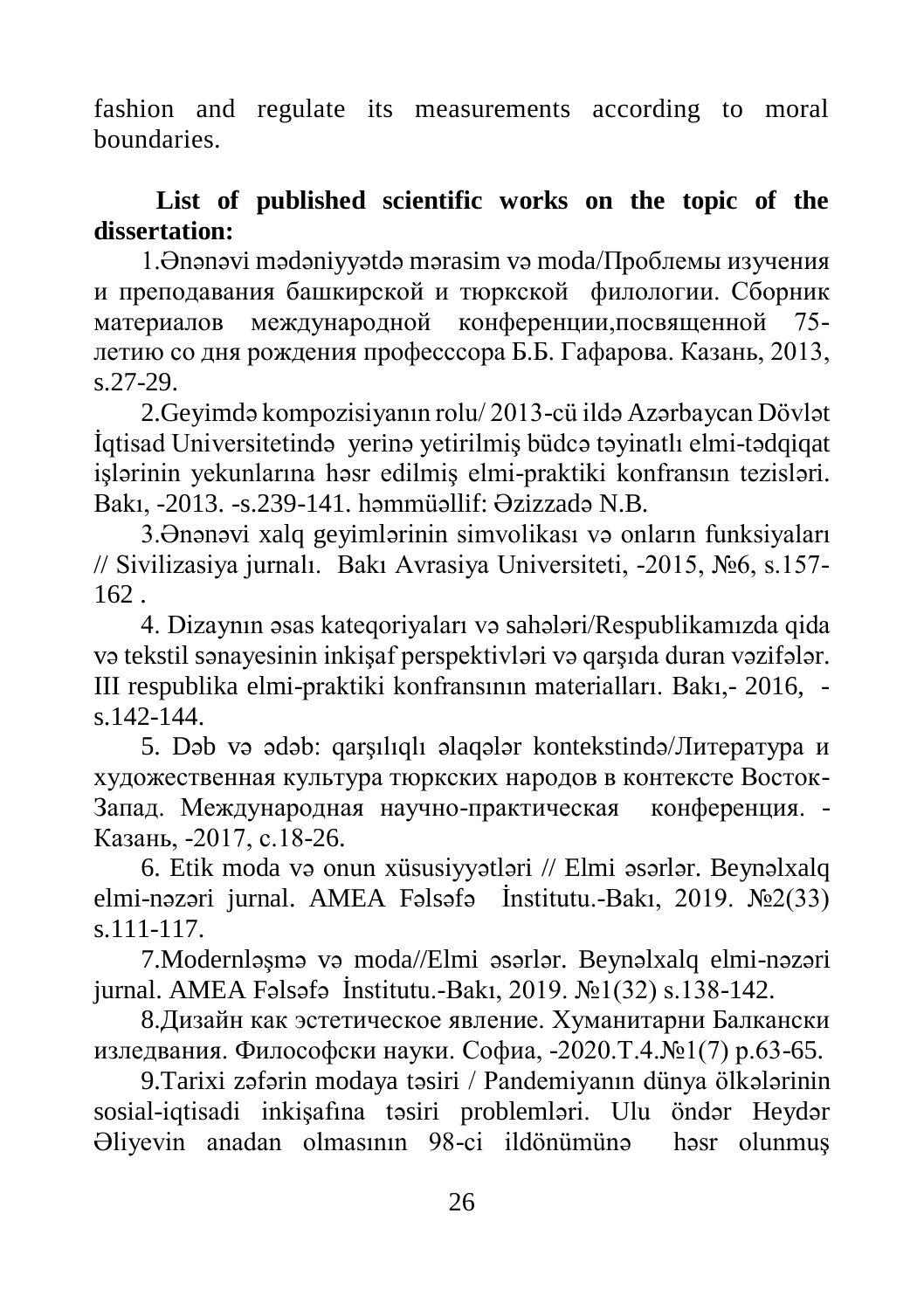beynəlxalq konfransın materialları. Bakı, 31 may 2021-ci il. –Bakı, ADNSU,2021, s. 2644-266.

10.Символика традиционной национальной одежды и ее функции/ Гiлея,Науковий вiсник. Випуск 160 (№1-2) ч.2. Фiлософськi науки. Киiв, - 2021, -c.14-20.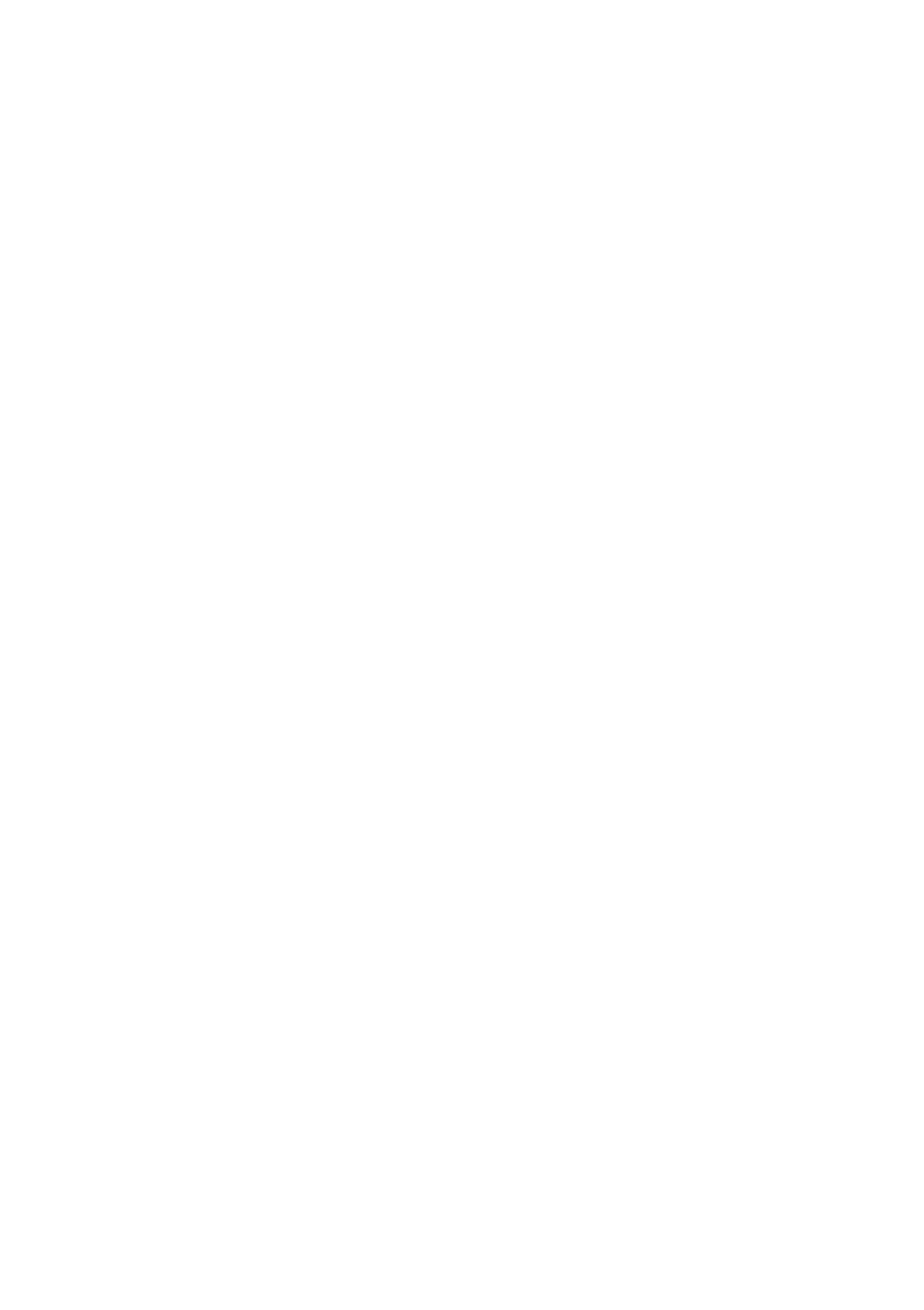The defense of the dissertation will be held on 29 June 2022, at  $H$  at the meeting of the Dissertation council ED 1.33 operating under the Institute of Philosophy and Sociology of the Azerbaijan National Academy of Sciences.

Address : Baku, Az-1143, Huseyn Javid avenue, 115, Institute of Philosophy and Sociology of ANAS, IX floor, conference hall.

Dissertation is accessible at the Central Scientific Library of ANAS.

Electronic versions of the dissertation and its abstract are available on the official website of ANAS.

Abstract was sent to the required addresses on  $24$  may 2022.